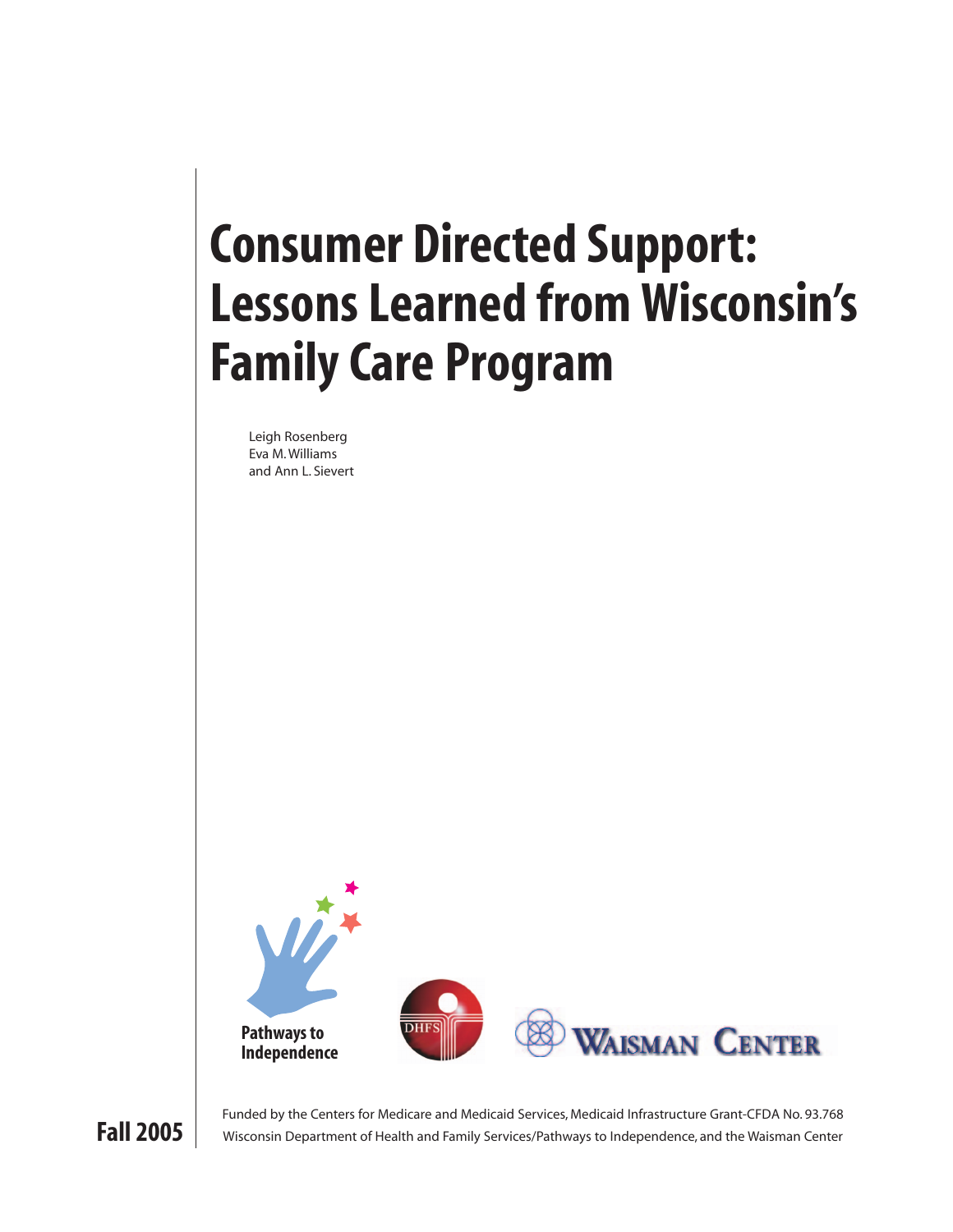2005 Department of Health and Family Services/Pathways to Independence

This study was performed in cooperation with the Waisman Center, University of Wisconsin-Madison, following IRB approved protocol #2003-5594. It was funded through the Centers for Medicare and Medicaid Services under the Medicaid Infrastructure through Department of Health and Family Services/Pathways to Independence, CFDA No. 93.786.

The opinions represented here are those of the authors and do not necessarily reflect those of the funders or the Wisconsin Department of Health and Family Services, the office of Pathways to Independence, or the Waisman Center.

*Pathways to Independence DHFS 1 West Wilson St. Room 1150 Madison, WI 53702* 

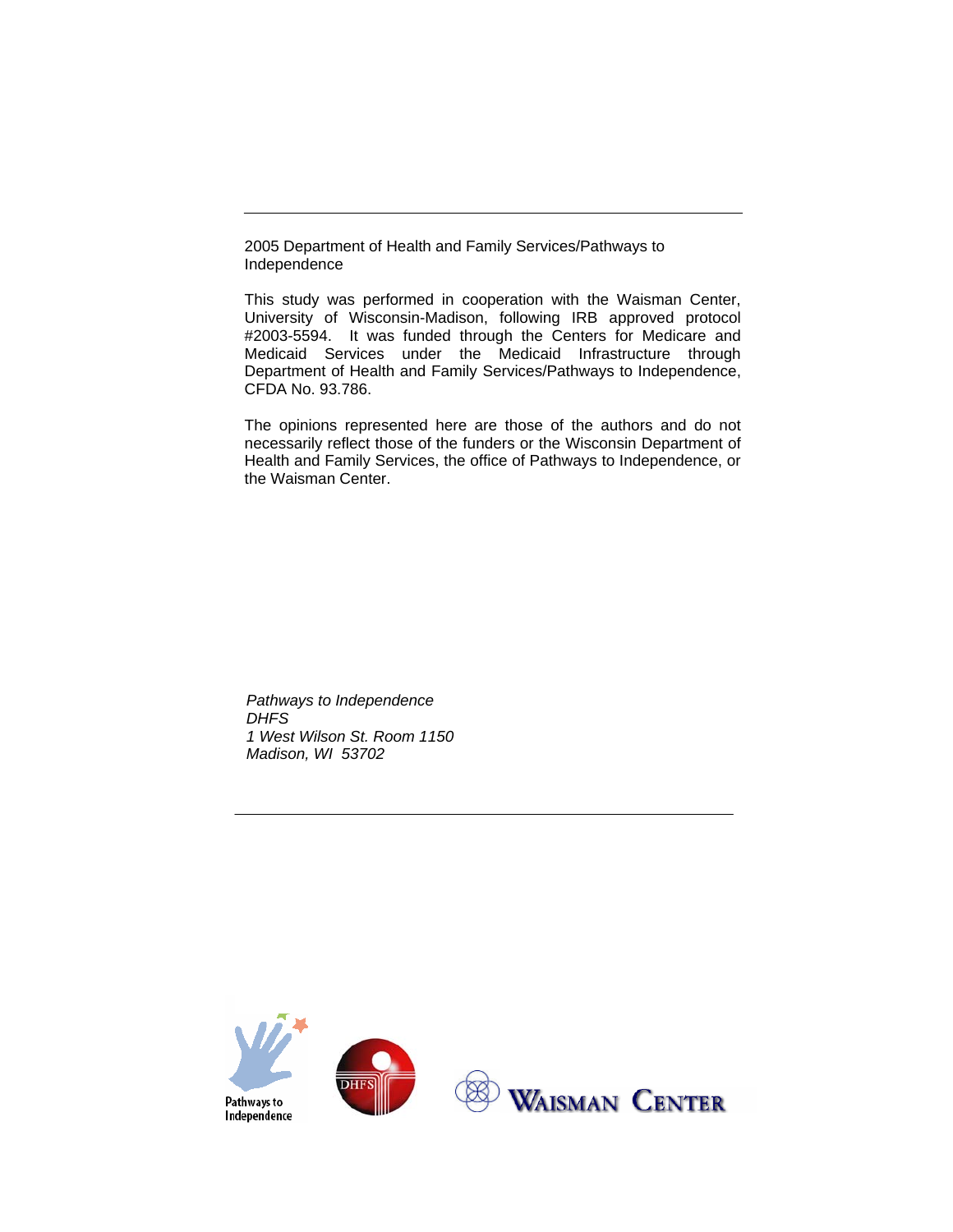# ACKNOWLEDGMENTS

*Special thanks to the many individuals without whom this evaluation and report would not have been possible: Mike Edwards, Kyle Rearick, Dan Bier, Charles Jones, Monica Deignan and all of the CMO staff who generously shared their time and insights. It is hoped that this report will provide useful information and guidance for future efforts to expand and improve the quality of CDS in the state of Wisconsin.* 

\_\_\_\_\_\_\_\_\_\_\_\_\_\_\_\_\_\_\_\_\_\_\_\_\_\_\_\_\_\_\_\_\_\_\_\_\_\_\_\_\_\_\_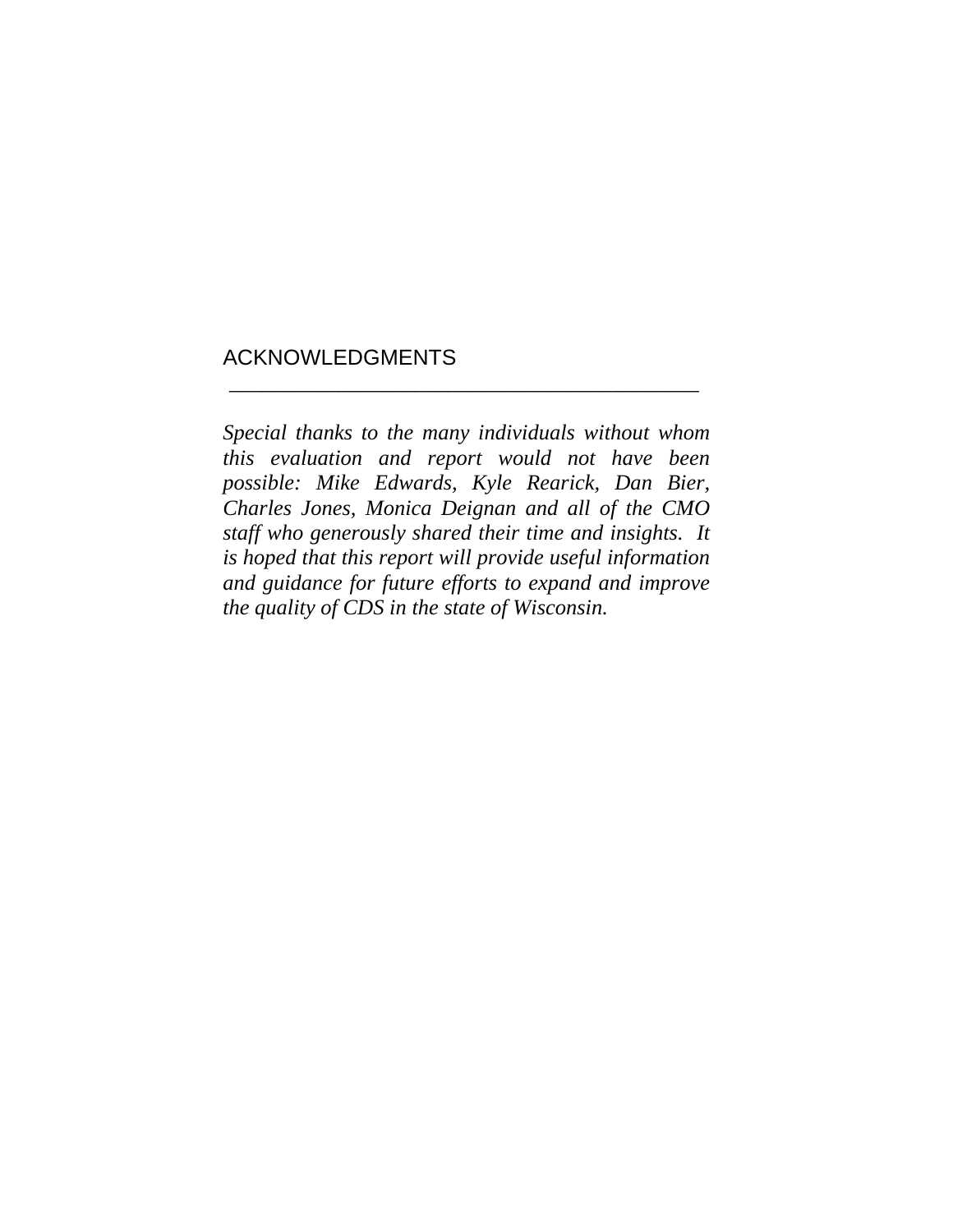# **Table of Contents**

| $\circ$        | <b>Initial Implementation Issues</b>                        |  |
|----------------|-------------------------------------------------------------|--|
| п              |                                                             |  |
| $\blacksquare$ |                                                             |  |
| ٠              | Reconciling SDS and managed care philosophies 4             |  |
| ٠              |                                                             |  |
| п              | Importance of previous experience with SDS-like services  4 |  |
| п              |                                                             |  |
| п              |                                                             |  |
| $\blacksquare$ |                                                             |  |
| ٠              |                                                             |  |
| ٠              |                                                             |  |
| ٠              |                                                             |  |
|                |                                                             |  |
| $\circ$        | <b>Ongoing Issues</b>                                       |  |
|                |                                                             |  |
| $\blacksquare$ |                                                             |  |
| ٠              |                                                             |  |
| ٠              |                                                             |  |
| ٠              |                                                             |  |
| ٠              |                                                             |  |
| ٠              |                                                             |  |
| ٠              |                                                             |  |
| $\blacksquare$ |                                                             |  |
| $\blacksquare$ |                                                             |  |
| ×,             | Members who cannot independently self-direct16              |  |
| ٠              |                                                             |  |
|                |                                                             |  |
| ٠              |                                                             |  |

| o Challenges when barriers to using co-employment agencies exist20 |  |
|--------------------------------------------------------------------|--|
|                                                                    |  |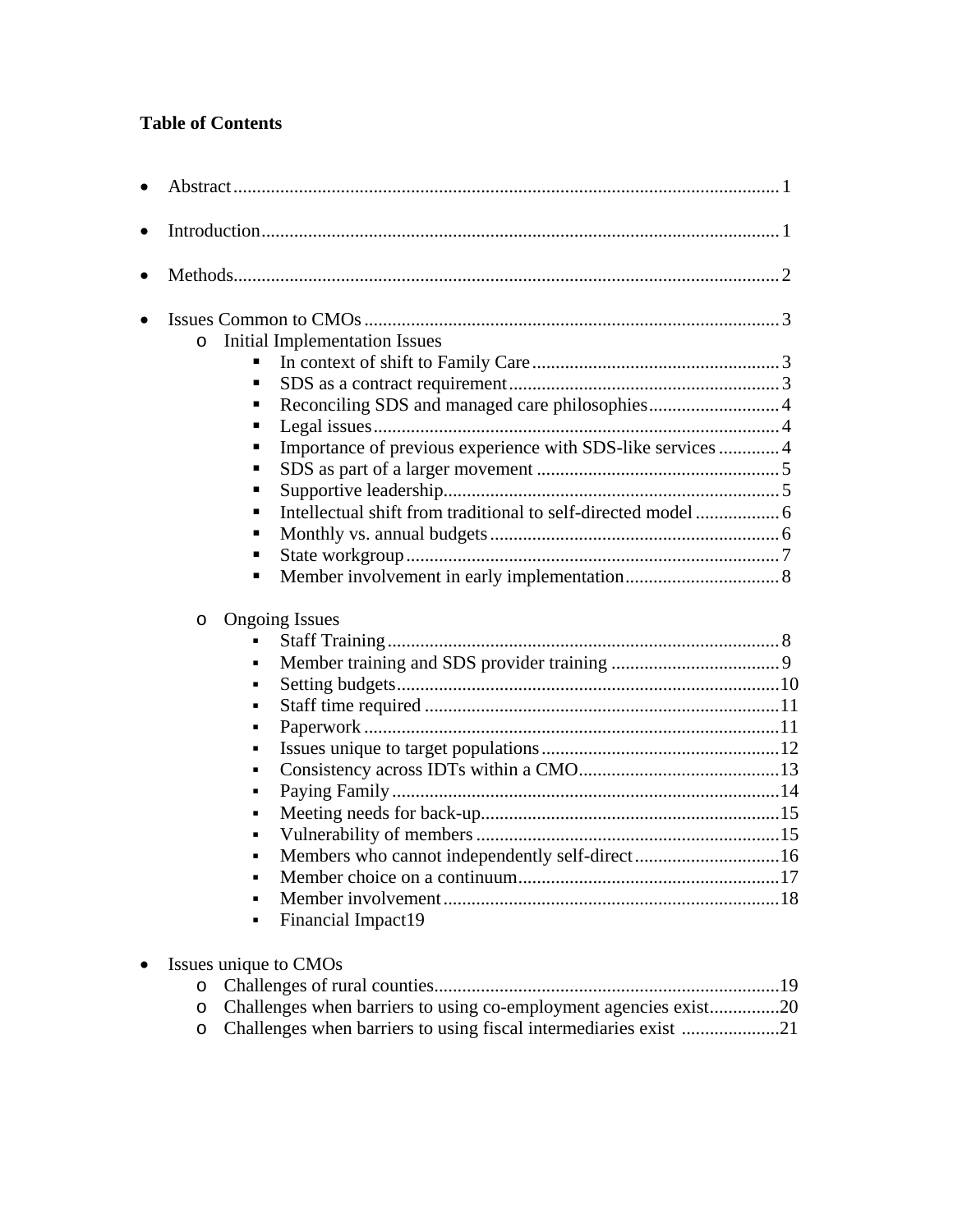| $\Omega$ |     |
|----------|-----|
|          | 24  |
| $\Omega$ | 24  |
|          | 24  |
|          | .25 |
|          | 25  |
|          |     |
|          |     |
|          | 27  |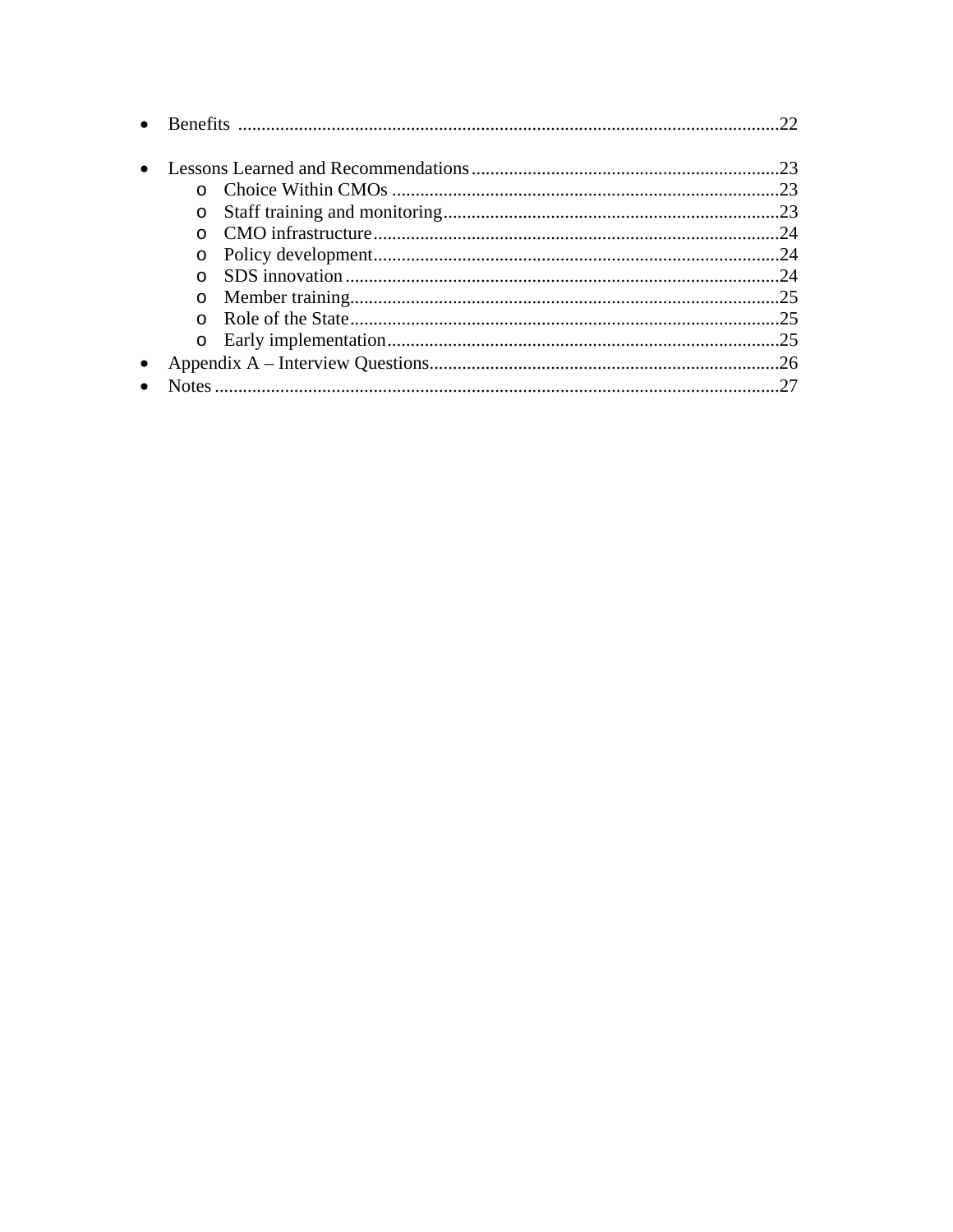# **Lessons Learned from Wisconsin's Family Care Program**

# **Abstract**

*This qualitative study examined Family Care managers' and Interdisciplinary Team members' perspectives on various aspects of implementing a self-directed supports service provision in five counties in Wisconsin. Family Care is a program that uses a managed care model for the delivery of community based long-term care services for frail older adults and adults with physical and/or cognitive disabilities.1 Factors facilitating implementation and barriers to implementation of self-directed supports were the main foci of this research. Findings and lessons learned/recommendations presented in this report include initial implementation issues such as member involvement in the early planning stages, legal issues, and intellectual shifts, along with ongoing issues such as member training and choice within the model.* 

# **Introduction**

In 2000, the state of Wisconsin instituted Family Care, a managed care program for long-term care for people with disabilities and frail older adults. Family Care, as part of Wisconsin's longterm care re-design effort, sought to improve community-based services to Medicaid eligible people through the elimination of waiting lists. Additionally, this waiver-based initiative uses a managed care model, wherein participating counties receive a capitated rate per enrolled consumer. At the Care Management Organization (CMO), as with many other managed care models, services are determined and delivered to individuals enrolled in the program in the hope that the cost of services among some consumers with high utilization will be offset by those who use fewer services. Eligible individuals are first screened for participation in Family Care by a Resource Center in each of the participating counties. Once found eligible, they are enrolled in the county CMO that administers Family Care. The CMO then works with the consumer/member to identify service/support needs and coordinates the delivery of the services. One important distinction between Family Care and the other community-based long-term managed care models in Wisconsin (PACE and Wisconsin Partnership Program) is that Family Care does not provide medical care. Individuals in Family Care may use whichever healthcare providers they choose.

Each of the five county Care Management Organizations (CMOs) must include a Self-Directed Supports (SDS) option. SDS is a consumer-directed service provision schema in which control over specific services like supportive home care, respite care, and transportation rests with the members and their loved ones, to a much greater extent than with conventional agency-directed services.

Given that there is a trend towards Consumer-Directed Care models across the United States and Europe<sup>2</sup>, it is especially useful to examine the SDS program in detail. In the qualitative study presented in this report, the authors examined the perspectives of the CMO managers and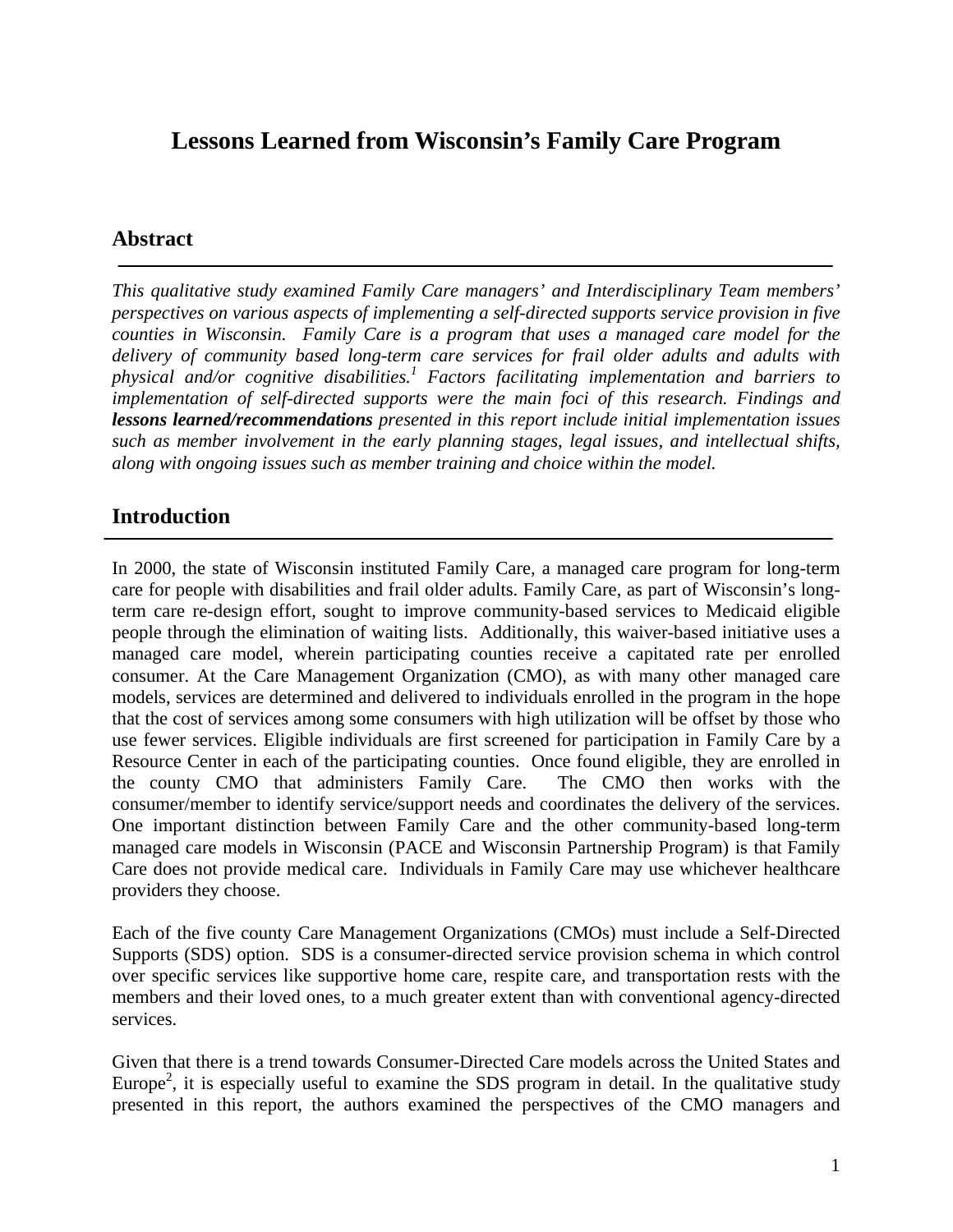Interdisciplinary Team (IDT) members (including care managers and nurses) regarding SDS implementation in the five Family Care counties. Factors facilitating implementation and barriers to implementation were the main foci of this research.

# **Methods**

This study was based primarily on qualitative group interviews. During September and October of 2004 two interviewers conducted fourteen focus group interviews with groups of managers and Interdisciplinary Team (IDT) staff at each of the five Family Care CMOs.<sup>3</sup> Focus groups were used in order to ellicit the broadest range of staff's perspectives on factors which facilitated or inhibited the use of SDS. Participants were recruited for participation by a contact person on staff at each CMO. The interviewers asked contact people at each CMO to select managers and IDT members to participate in the focus group interviews.<sup>4</sup> Interviewers requested that IDT members with significant SDS experience and limited SDS experience be included in the focus groups. Each focus group was comprised of three to seven participants, and all interviewees were provided with interview questions prior to the group interviews. At each CMO, focus groups were organized as follows: managers and supervisors were interviewed together, followed by one or two groups of IDT members. In larger counties, IDT members were separated into "more experienced" and "less experienced" focus groups. This procedure was as an attempt to elicit honest responses from individuals with the broadest range of perspectives. Each focus group lasted approximately 70-90 minutes, and the interviews were audio recorded. Participants gave written consent for permission as per a protocol approved by the Institutional Review Board of the University of Wisconsin-Madison. (See Appendix A for a list of interview questions.)

The interviewers began each focus group with both a review of the overall purpose of the study and an explanation of what to expect during the interview. With some exceptions, interviewers asked questions in sequential order. However, IDT focus groups less experienced with SDS were not asked to give an historical overview of the CMO's SDS implementation. Interviewers added questions for clarification as appropriate, and took written notes during the interviews.<sup>5</sup>

Following the focus groups, the interviewers transcribed the audiocassette tapes and coded the transcripts by hand. Coding consisted of systematically constructing categories of salient ideas, concepts, and issues seen throughout the SDS interviews. In addition, interviewers compiled a summary of all of the pertinent ideas expressed in the interviews, wrote a summary of the main themes, and recorded qualitative impressions for each interview. Ideas that surfaced across multiple interviews, or that were of central importance to a single interview were included as possible themes for the final report. This coding and analysis allowed the interviewers to thoroughly evaluate the data in order to provide recommendations that reflect the concerns and professional insights of the people responsible for implementing SDS.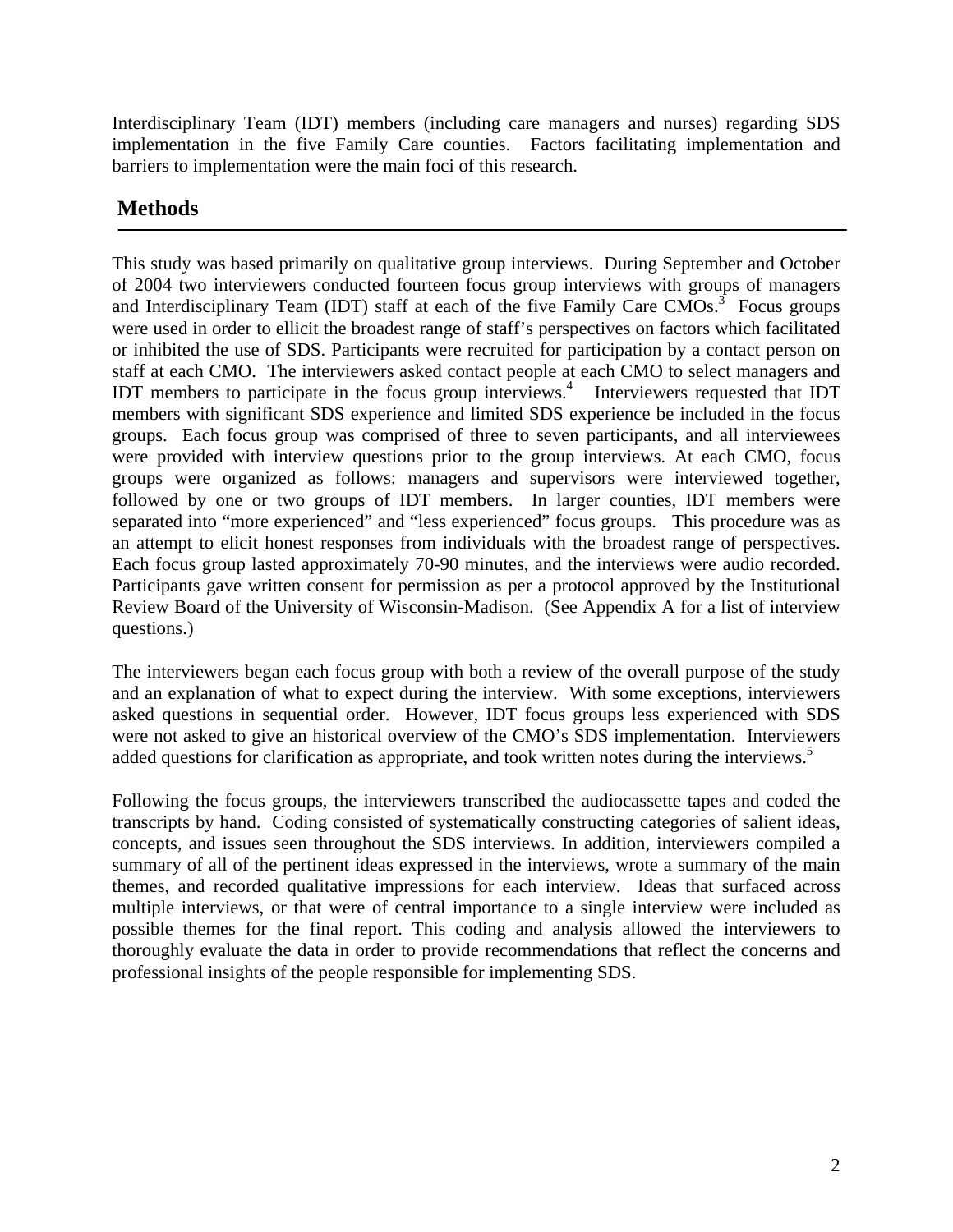More often than not, interviewees at the different CMOs reported similar experiences with, and opinions about, SDS. While no two CMOs have had the same experience with implementation of SDS, general findings cut across CMO lines. Common findings across CMOs during the *early implementation stage* are presented first, followed by common findings for SDS *as an ongoing service*. Note that not every interview or every CMO touched upon all of the aspects of SDS discussed below, but that interviewees in at least two or three of the five CMOs commented on the issues presented in this report.

#### *INITIAL IMPLEMENTATION ISSUES*

Implementing SDS in the Family Care Counties invariably presented certain challenges across the CMOs. At the same time, certain factors tended to make implementation more feasible.

#### **In the context of shift to Family Care**

CMOs reported that during the shift to Family Care, SDS was often not the highest of priorities. In a context in which an entirely new administrative and programmatic structure was being developed in a challenging environment, SDS was often valued, but not seen as one of the key priorities. A manager reported: "There were three goals the first year. SDS wasn't one of them. That nobody got hurt . . . We pay our providers. And we survive." Similarly, another manager recounted, "I think leadership both here . . . and at the state, recognized that while SDS was in the Family Care contract . . . [it] was not the highest priority. . . . We talked about it, and . . . we were starting to implement it a little bit. But it was never a priority for us, the same as it was a priority to get our claims system operating, so that we could pay our providers. As it was to get our IT system operating, so that we could figure out where our money was going, so we wouldn't go bankrupt." Because of the relative unimportance of SDS in relation to other aspects of Family Care implementation, SDS was not always given sufficient attention at the beginning.

#### **SDS as a contract requirement**

In some CMOs, it is unlikely that SDS would have been developed when it was, had it not been a contract requirement for Family Care.<sup>6</sup> A manager remarked, "If we wouldn't have had Family Care, we probably wouldn't have done it. That was our impetus to do self-directed supports." Similarly, another manager said, "I think [SDS] was always important . . . if that is what [the members'] wish was. But . . . making sure the policies and procedures were developed . . . became much more important the closer the implementation date got . . . so that we were consonant with our contract"

Managers reported that with the implementation of Family Care came the addition of refinements that were essential for SDS to function, even in counties with pre-existing SDS services. For example, each CMO had to develop a brochure for the Resource Center.<sup>7</sup> Similarly, in some places pool worker systems had to be implemented to provide backup to members who were self-directing. One care manager supervisor noted that since the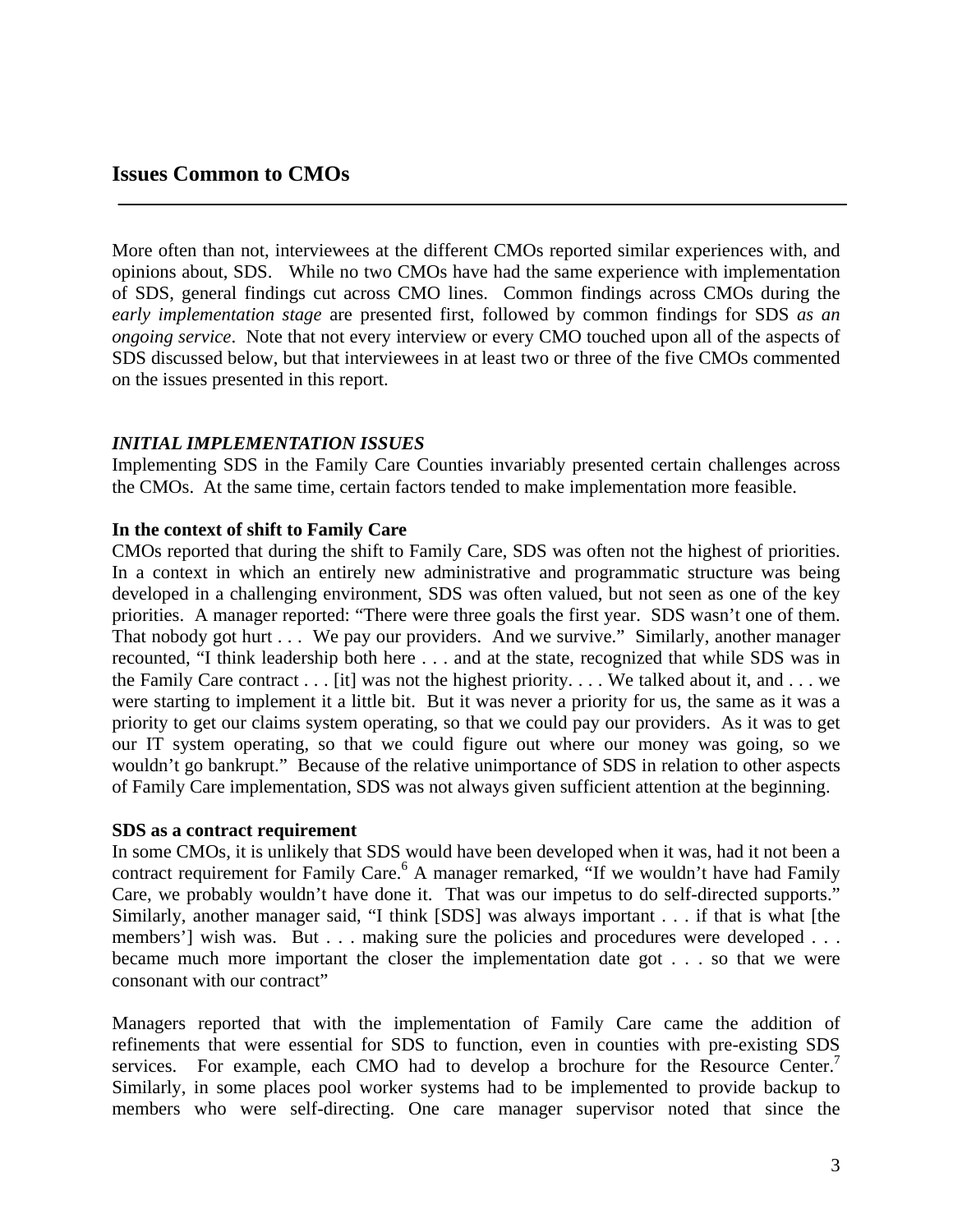implementation of Family Care, "[The CMO has] tried to standardize [SDS]—how [SDS employees] are hired, how they are paid, what the expectation of that worker is. . . . It's become more refined, more governed, more structured."

# **Reconciling SDS and managed care philosophies**

Most CMOs reported that one challenge in implementing SDS was a sense amongst staff that managed care and self-determination are philosophically incompatible. There are two specific areas in which these philosophies were felt to be incompatible by some: from a fiscal perspective and from a control of services perspective. Firstly, increasing cost-effectiveness is probably the most important reason for switching to a managed care model. By contrast, while SDS may at times be cost-effective, members are theoretically allowed to "bank" some of the hours allotted to them under SDS for alternative uses. Thus, some interviewees wondered whether or not services that were going to be banked should have been included in the individualized budget in the first place, from a cost-effectiveness standpoint. In other cases, fiscal eyebrows were raised by the fact that members could set the wages they paid their SDS workers at a higher rate. A manager remarked "In a managed care environment, you're . . . being the most cost effective that you can. We have embraced that people have the right and the ability to hire their own staff [through SDS]. The question then is where is the cost effectiveness if [members] want to pay all of [their] staff \$10 an hour?"

Secondly, some interviewees felt that the underpinning value of member control in SDS philosophically requires giving members full power over all aspects of the services they receive. These staff people felt that for program to be consonant with this value, the CMO and care managers should have practically no role in service provision beyond funding members' care. From this perspective, however, the role of CMOs in protecting member health and safety would be called into question. (This issue is discussed in more depth below in the section "Member choice on a continuum".) These tensions between cost-containment and member choice, and between protection of health and safety and member choice, are inherent to an SDS model. SDS philosophically requires ceding some control to members, when more of this control has traditionally resided in state/county agency hands. It may be that at the root, this philosophical shift is the locus of the tensions, rather than the intersection of SDS with a managed care model. (See below: "Intellectual shift from traditional to self-directed model")

#### **Legal issues**

According to management level focus group participants in each county, liability was a barrier for initial implementation. The fear was that the CMO would be considered the employer of record and found liable in the case of accidents involving SDS members or employees. Depending on the county, the establishment of a fiscal intermediary, a co-employment agency (or both) helped reduce the liability risk. This helped pave the way for SDS, though legal risk remains a very serious ongoing concern for all CMOs.

#### **Importance of previous experience with SDS-like services**

Interviewees at several counties reported that having previous experience with SDS-like services made a noticeable difference in the ease with which SDS was implemented in their county. CMOs that had some experience in member self-direction reported an easier transition to a functional SDS option. For instance, one CMO had the distinction of being a Robert Wood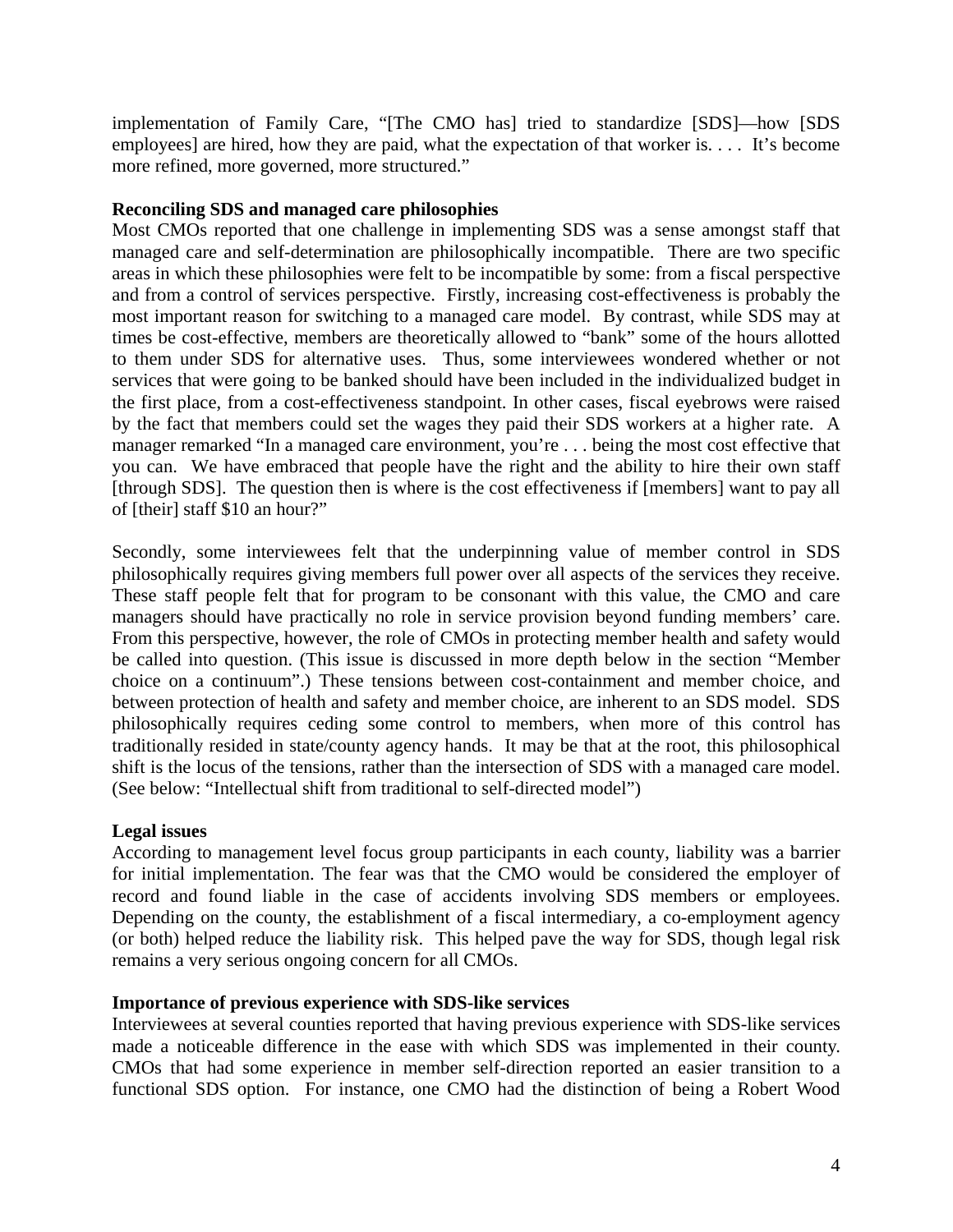Johnson Foundation grantee for their self-determination project. As a result, this CMO had worked closely with a consultant on self-direction before Family Care was implemented. As a result, fiscal intermediary and co-employment options were both well established, and the staff seemed to have a clear understanding of the philosophies underpinning SDS. This county also had an ongoing workgroup in which SDS issues are discussed. Other counties that did not have this sort of pre-existing SDS training have had a longer road to travel toward full implementation of SDS.

#### **SDS as part of a larger movement**

Interviewees at some CMOs expressed that understanding SDS as part of a national movement facilitated an embrace of SDS philosophy. A manager expressed the importance of understanding the larger context of consumer directed supports: "Maybe the biggest change [in SDS since becoming a Family Care county] is consciousness that this is part of a national movement." This awareness lent implicit support to the SDS philosophy of member choice in hiring workers. Similarly, care managers at another CMO credited the Independent Living and People First movements, along with other agencies in the wider community, with helping create momentum for SDS. When direct-service staff understood that SDS was a cutting-edge innovation, they were more likely to embrace the philosophy and practice of SDS.

#### **Supportive leadership, especially one person who takes a lead on SDS**

The existence of one (or more) individuals with a passionate interest in SDS seemed to affect how eagerly SDS was embraced by a county. The impact could be felt especially strongly if the people excited about SDS were in positions of authority. In one CMO county, Interdisciplinary Team members reported that there had originally been a higher level manager in the county who was a strong advocate of SDS. For example, according to one interviewee, because of that person the CMO was, "more likely to at least go through the motions of being interested in SDS." Another person initially served as an outside SDS consultant for care managers pre-Family Care. That person later became a care manager with the CMO, and served as an important informal SDS consultant for other care managers. Finally, in another county, care managers reported that a DD manager and a supervisor both enthusiastically bolstered support for SDS service provision around the time the county became a CMO. Since then these strong advocates have been promoted, and have found they are unable to devote the same time and energy to SDS. The result, according to some of the interviewees, was that SDS, while still supported by management, is not always given the same special attention it once was.

Interviewees from another CMO were also extremely passionate about the potential role of SDS, and have put a lot of energy into the program. The interviewees continue to work toward implementing a number of creative, innovative ideas for offering greater choice to members, whether through debit cards for choice in meals, through cooperative housing for elders, or through self-directed nursing home care.

By contrast, in another CMO, which has struggled to develop SDS fully, one care manager remarked, "I don't think upper management has taken it on passionately. You can't do more then. . . . You have to have the buy-in." When SDS is not a priority for management, implementation faces extra hurdles. Having one, or a few, people to take SDS on passionately can go a long way toward comprehensive implementation.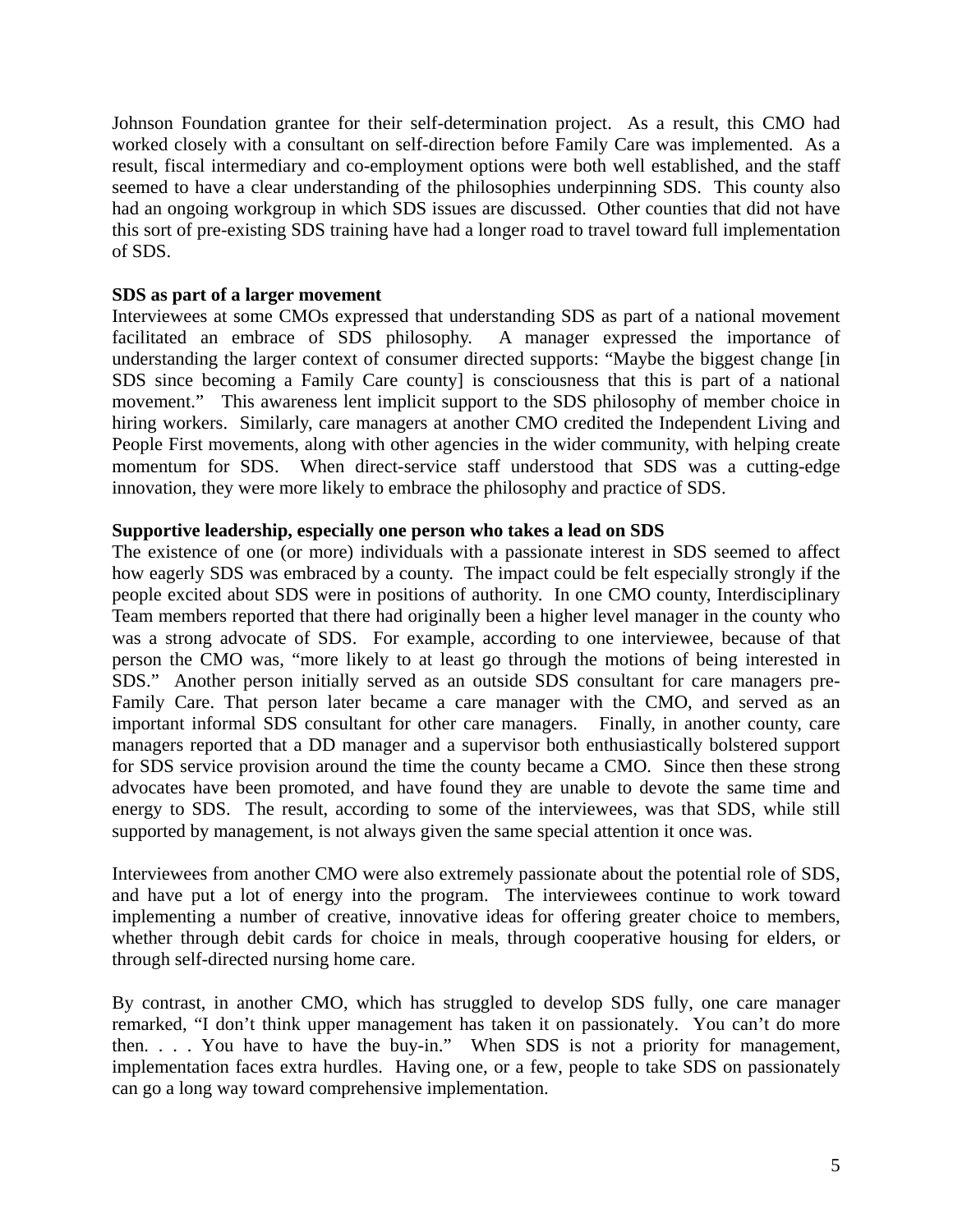#### **Intellectual shift from traditional to self-directed model**

Traditionally, state agencies that work in long-term care are accustomed to having a certain amount of control over service provision to care recipients. While SDS still falls within the rubric of state-supported services, and control remains largely with the state, under SDS, the CMOs must cede some amount of control to members. This shift requires a reorientation towards agency control, which can be uncomfortable for managers and IDTs alike. Therefore, finding ways to grow more comfortable with less control is essential for effective implementation of SDS.

One manager articulated this dilemma well: "I think the part that people struggle with is the giving up of control, agency control. . . . We just have to let go, as hard as it is, we have to let [members] try [SDS].... It's really hard for people who've been with the agency and have had that control for so long to just say [to a member] 'you know, if you want to do it you can do it, and we'll help you as much or as little as you want.'" A care manager from another CMO remarked that CMO management "couldn't do [SDS] if they didn't believe in [it]. But I think SDS is a thorn in their side, because it's less easy to control, manage, [and] fund." The managers at one CMO reported that at the administrative level, educating the board of directors was also essential, especially because SDS is accompanied by member control of fiscal resources: "It was also important to inform policy makers. Because that's a strange concept for a board member to know that members are controlling resources."

Some care managers are initially equally uncomfortable with SDS, and feel that they lack the power to monitor SDS workers and financial resources appropriately. For care managers, this issue came up not only in discussions of initial implementation, but also in discussions of SDS as an ongoing service, because new interdisciplinary team members are constantly hired and trained by CMOs. One care manager clearly expressed discomfort with the idea of members controlling resources, especially the issue of "banking" hours for use in alternative ways. Another care manager similarly expressed concern about perceived lack of agency control over SDS: "There really isn't any accountability. It's just the member's word against the person who is providing the cares. . . . How do you really know that providers were doing what they said they were doing?" This person later admitted, "I think it's just so much easier to go through an agency. And you've got someone who's actually monitoring the workers, they're accountable, and if they can't make their shift, there's a replacement." The philosophical shift to an SDS model can be a major challenge at all staff levels.

#### **Monthly vs. annual budgets**

At the outset of SDS implementation in a CMO, each county struggled with decisions about the format SDS took. One of the key decisions was whether members who choose to self-direct will have a monthly or an annual budget. Although interviews did explicitly solicit information on this issue, there were implicit differences in the interviews depending on CMOs' choice to use monthly or annual budgets. Only one CMO chose to operate SDS with an annual budget for members, and this resulted in some notable differences. Care mangers in this county discussed the issue of hours that are "banked," or left unused by the member, either intentionally in exchange for some other service or good, or unintentionally when actual service usage is less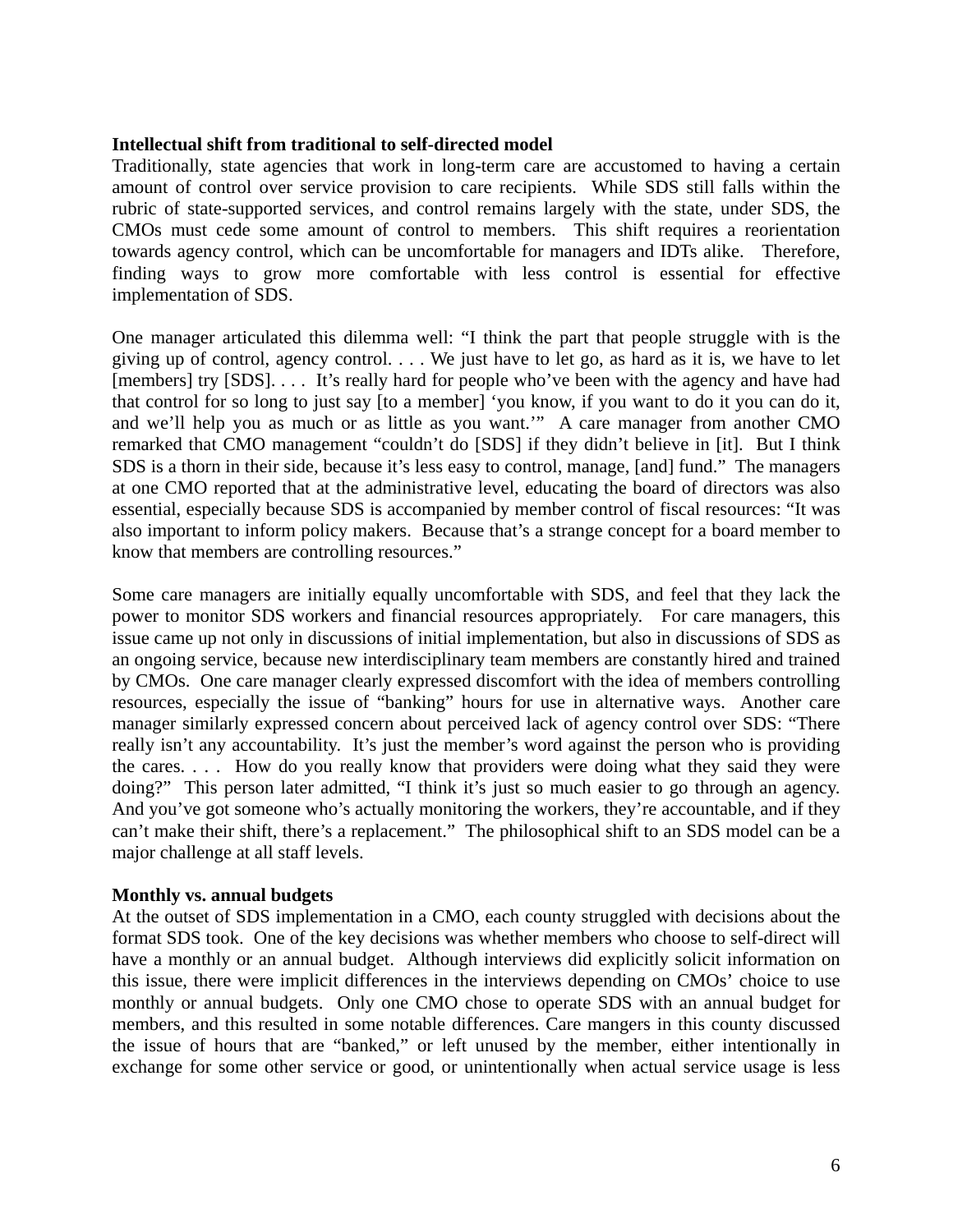than what had been expected. This issue did not surface as a major theme in the other CMOs, because monthly budgets do not result in a considerable number of banked hours.

Choosing an annual budget has a number of advantages. Annual budgets offer greater member control over resources for members who want this, as well as a greater flexibility for members to obtain goods and services. Care managers at the CMO that banks hours did note that this practice can be very useful in the event of unforeseen circumstances. For example, if there is an unexpected doctor's appointment, banked hours can be used to provide transportation in a pinch.

Drawbacks to annual budgets also surfaced in the course of interviews. First, annual budgets require ongoing monitoring throughout the year to ensure that use of resources is roughly in the target range. This can be confusing to members and time consuming for care managers. Secondly, care managers find themselves in a quandary when members spend either significantly more or less than their budgeted amounts. They are not sure if the annual budget should be reduced, or if the hours should be saved for other uses in the case of under-spending. In the case of overspending, care managers need to decide whether to increase the budgeted amount, or to let the overspending serve as a learning experience for the member and keep the budgeted amount as is, unless health and safety are at risk.

#### **State workgroup**

When Family Care began, a group with 1-2 representatives from each CMO was formed to work on implementing SDS in the five Family Care CMO's. In general, the CMO interviewees reported that the state SDS workgroup for Family Care was extremely useful, especially during the implementation phase. The CMOs found that the SDS workgroup allowed for a crossfertilization of ideas, the development of training materials and protocols, and the sharing of documents.

Because SDS was new to most of the CMOs and the state alike, the workgroup was a "work in progress" for both state consultants and CMO participants. A manager who believes that the work group has been "tremendously useful," explained that in the workgroup "We were all learning together, and we wanted to create the best options for our members with no experience [self-directing their services]." This manager went on to explain what happened in the workgroup meetings, and how it impacted implementation:

"Everyone got together and sat around the table and tried to hash through guidelines and protocols. One of the CMOs described what they are doing in terms of setting up annual individualized budgets, and what happens if there is money left over or not enough at the end of the year. . . . We could take it back and decide, 'Do we think this is something that would work within our program?'"

Staff at one CMO especially found the workgroup useful because of its delayed timeline for SDS implementation. The CMO was able to capitalize on the work of the other CMOs that had preceded it: "The state workgroup was very helpful. We're a year younger than the other CMOs [in] age and [in] implementing SDS...we've borrowed a lot of ideas from other places and that was extremely helpful." For example, this CMO adapted a worksheet from another CMO to help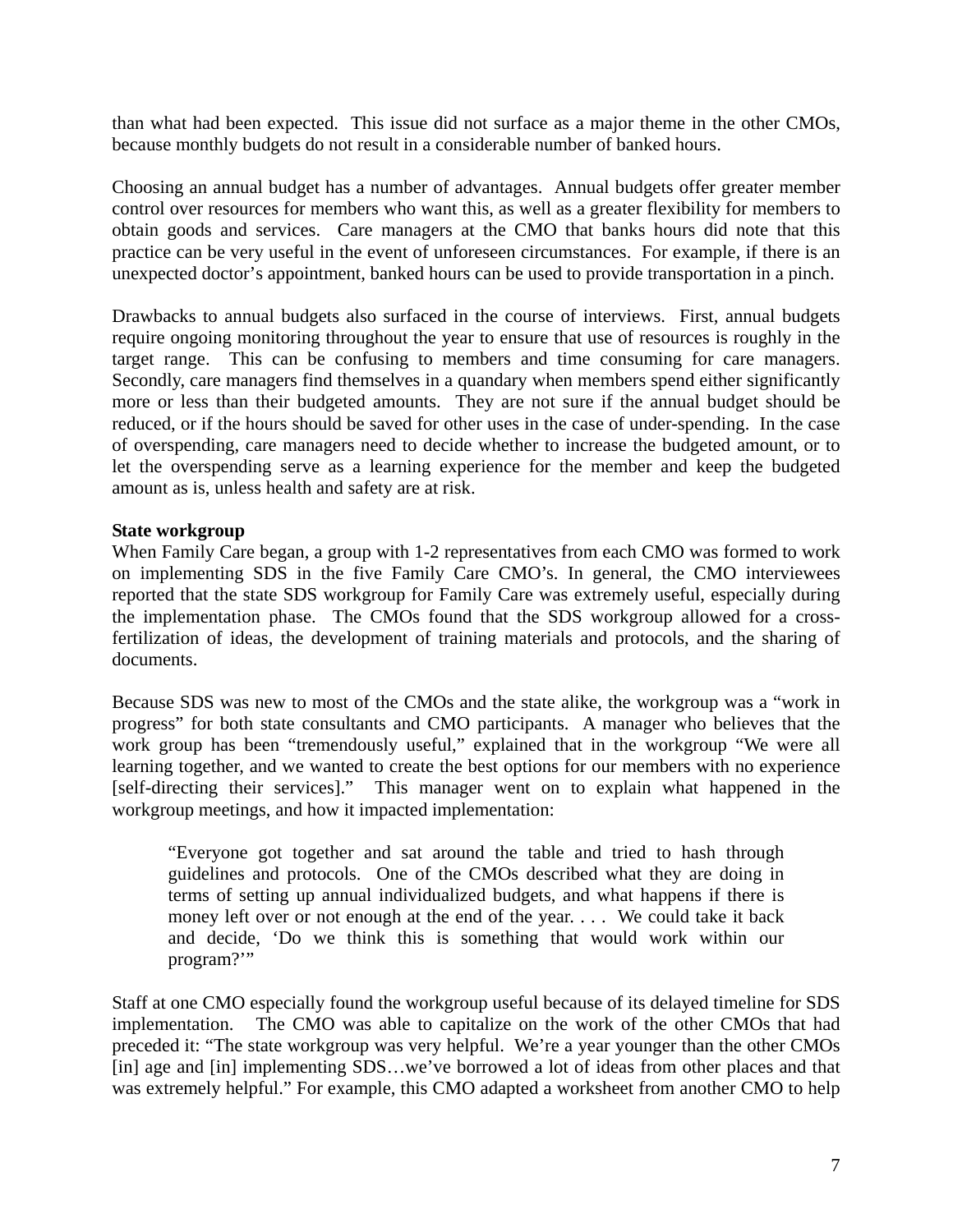the interdisciplinary teams determine wage ranges for SDS members.

Since the workgroup did not "pick up steam" until 2002, one complaint that surfaced among those interviewed was that the workgroup could have been stronger earlier on in the implementation process. In addition, some interviewees complained that the state did not seem to place a priority on SDS or the SDS workgroup.

#### **Member involvement in early implementation**

Most, but not all, CMOs reported that members had been involved during initial SDS policy development. Usually member input was sought via CMO workgroups. For those CMOs that had member involvement in an SDS workgroup, interviewees found to be useful. Managers at one CMO reported that members on the workgroup helped the CMO staff to "get our heads around the philosophy of self-determination," while managers at another CMO found that members "looked at [SDS] through advocates' eyes more than we would have." In a few counties, members actively helped develop policies for SDS. For example, a care manager explained that, "members must be offered an advocate prior to a denial of SDS. . . . Before they are denied they must be informed that they can have an advocate present . . . There was member input into that policy." Some of the CMOs continue to consult with members of their original workgroups as new policies are developed.

In another CMO, members had an indirect impact on implementation despite their absence on committees or workgroups. A care manager explained that there were a number of determined members, especially with physical disabilities, who had a special interest in the SDS concept and pushed to implement SDS as quickly as possible: "They kept pushing—'When can we start this?'" In a multiplicity of ways, members influenced implementation efforts.

# *ONGOING ISSUES*

Even after initial implementation of SDS, issues related to the ongoing administration of SDS have continued to surface in the CMOs. These challenges call for careful consideration since they occur regularly across CMOs.

#### **Staff training**

With notable consistency, the need for additional training arose as an issue. In nearly every interview, interdisciplinary teams and managers alike noted that additional SDS training would be useful to staff. Training is essential for the initial implementation of SDS, and staff tends to appreciate trainings. One care manager put it this way: "Training about what SDS is has been useful . . . so we can know what the vision is, what we should be doing, what we can be working toward and striving for." Another care manager attended a training session and said: "I went to the [SDS training] that we just had. It was much better than what we've ever had. It would have been great if we'd had that back [at the beginning]. It gives you an overview of SDS, why it came about, [and] how to explain it to other people."

However, ongoing staff training may be at least as important as the initial training. SDS requires a major shift in philosophy, and working with SDS is a practical, hands-on skill. As care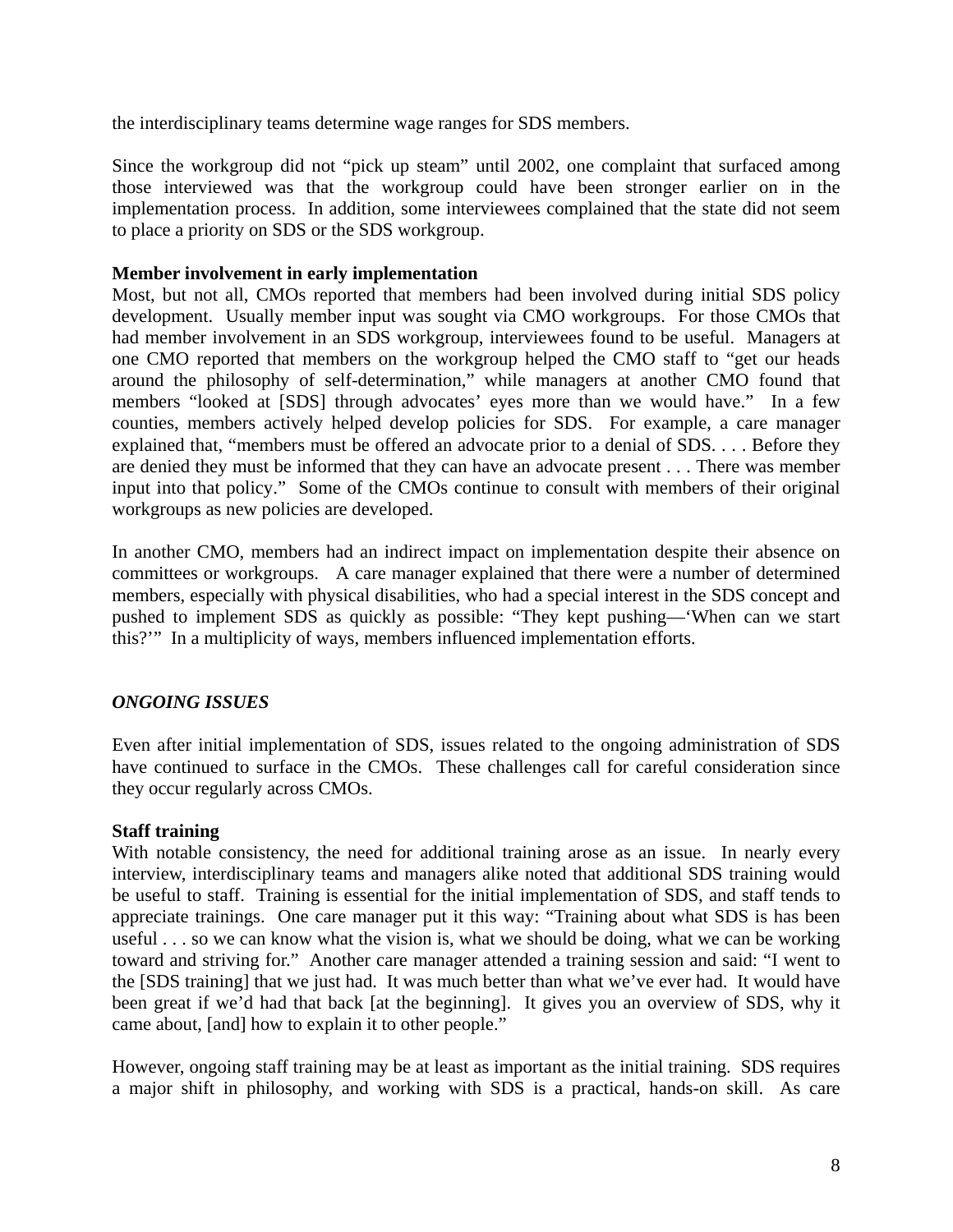managers develop more experience with SDS, new questions arise. Therefore, initial trainings, though essential, are of only limited benefit, because trainees are unable to absorb all of the information about SDS until they have used the system in practice. One care manager noted, "I think (the SDS process) is overwhelming until you've actually gone through it a few times. Then it's like, 'Oh, I get it.' I had to ask [my supervisor] a lot of questions when I first got here." Another manager echoed the sentiment that SDS can be overwhelming at first, even with an initial training: "We've learned that there's so much information that goes with [SDS] that if [care managers] don't start using it right away and keep using it, they seem to stay away from it because they don't remember what they were trained on."

The need for special training on setting budgets on an ongoing basis was expressed by many interviewees. Specifically, a care manager suggested the following: "Structured training . . . would be beneficial for us. Even just to brainstorm. To give everyone the same case and to see what they would come up with for hours." In another CMO, where SDS has been implemented more recently, a care manager expressed, "we know the basic things about getting [SDS members] through [the fiscal intermediary], but talking about a budget . . . I have no concept of what that is."

From the interviews themselves, there was evidence that more training would indeed be useful, because care managers sometimes expressed conflicting ideas or misinformation about SDS. In some counties, care managers were using very different methods from one another for setting budgets. In other counties, care managers disagreed with each other about the number of hours that people are eligible for, given various types of needs. In some counties, care managers had little idea about the use or benefit of co-employment agencies, and in others, they had little information about fiscal intermediary services. There was also evidence that in some cases, care managers did not understand the underlying philosophical reasons for existing SDS policies. In at least one county, care managers were familiar with neither the term "self-directed supports" nor "member-directed supports" prior to the interview.

#### **Member training and SDS provider training**

Member training was also identified as a key ongoing issue for implementing SDS at the CMOs. Except for one CMO, all counties felt that their current member training was inadequate, and wanted additional member training. This concern is reasonable, since without member training, members may make mistakes as employers. In one CMO, a care manager reported that a member had suspended an SDS worker inappropriately. This care manager also expressed concern that a member could be held liable for such mistakes. Managers at another CMO reported that member training was a barrier for those using a fiscal intermediary, since responsibility for the bulk of member training on hiring, firing, training, and supervising employees was falling on the IDTs. Interviewees at other CMOs echoed the concern that member training was a drain on IDT time. In the one county where member training did not arise as a concern, nearly everyone uses a co-employment agency, rather than a fiscal intermediary.8 This suggests that member training may be especially important when fiscal intermediaries are used, and the extra services that co-employment agencies offer are unavailable to members except through CMO staff.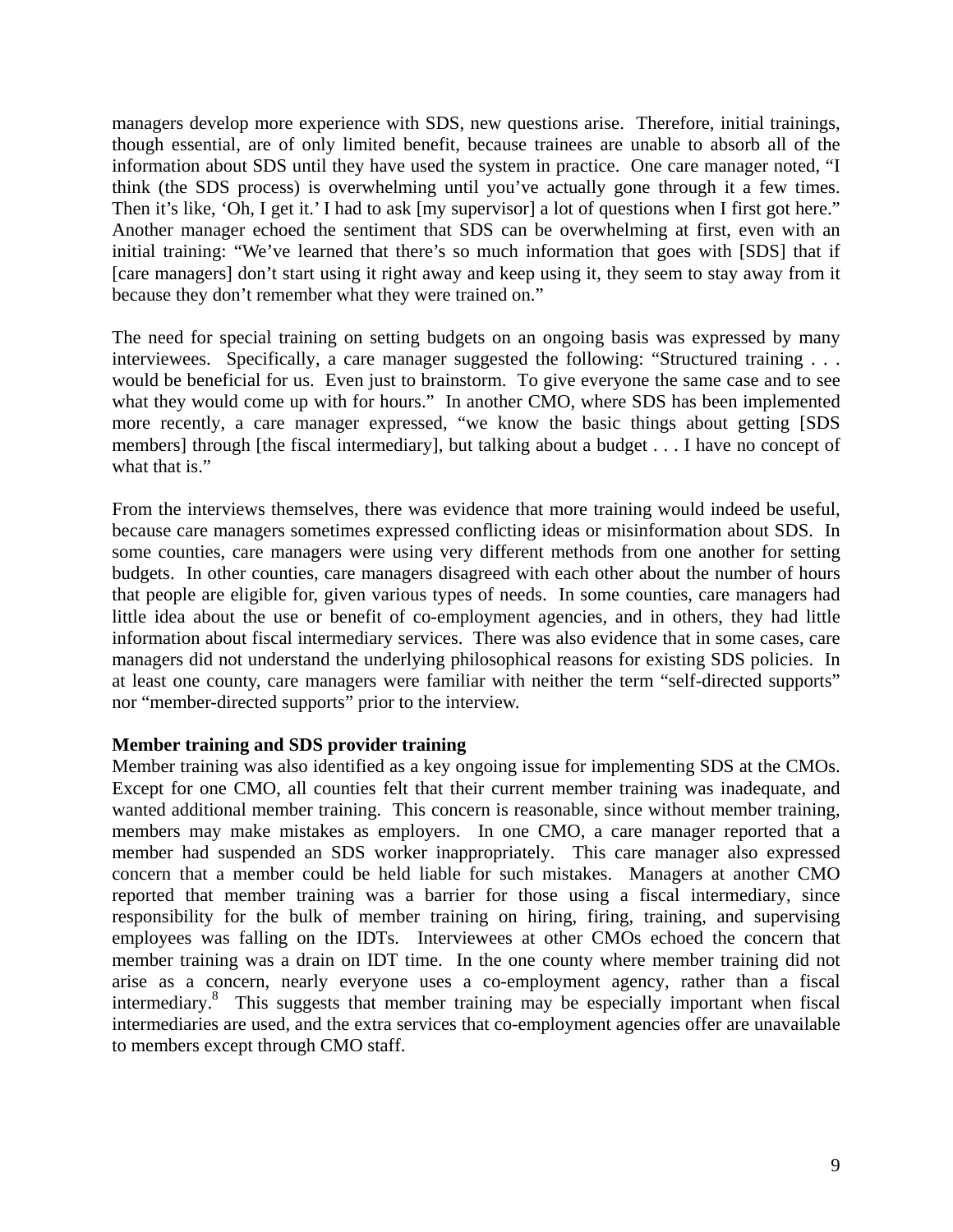Interviewees had a number of ideas for improving member training. Managers at one CMO reported that they would like to make a video for member training, but would need state support for such a project. They also would like to develop training materials for members who are hearing impaired, blind, or non-English speakers (i.e. materials in Hmong, Spanish, etc.), with more sensitivity to ethnic differences. Again, state support would be needed for this.

Closely related to member training is the issue of who trains SDS providers as employees. In some counties, there is a concern that members are not training SDS providers properly, especially when fiscal intermediaries, rather than co-employment agencies, are utilized. A manager remarked, "We've talked about training the staff that are hired [by members]. Many times members would like to have training available for them, so we've talked about our role as far as making available training for caregivers." The special case of training SDS providers in performing highly skilled cares merits mention. In one county, interviewees acknowledged that it is the CMO nurses who make SDS a possibility for some members. Without nurses training the SDS providers in certain skilled cares, some members would not be able to self-direct their supports. However, nurses expressed concern about their liability. They worried that since they assist in training providers, the nurses themselves or the CMOs could be held liable as the employer in a law suit.

#### **Setting budgets**

Figuring out how to set individual member budgets also came up frequently in interviews. With the exception of one CMO, where according to staff interviewed, members do not give input into the rates paid to SDS workers; interviewees in each county expressed that they struggle over the gray area of setting budgets. One manager summed up the dilemma succinctly: "The whole budgeting thing is very confusing to case managers and managers."

Deciding upon the number of hours of service and rates of pay to SDS providers in individualized budgets is tricky for CMO staff. Interviewees also discussed inconsistency across care managers in setting budgets, as well as balancing care manager and member input. A care manager stated:

"We're in the process of developing guidelines and we're really not sure about consistency over teams. . . When you're looking at the same needs, one budget may be higher than another person . . . We have bands of identified pay rates based on the services they're providing . . . But it's really at our discretion, what people are being paid. I find it very challenging to try to establish those rates for people."

Another care manager added that deciding whether or not to leave room in the budget for raises for SDS workers complicates matters further.

Care managers in a number of counties also mentioned that families and providers have networks outside of the CMO in which they discuss SDS budgets, services, and rates of pay to workers. As a result, members and their families sometimes challenge care managers regarding why other members' workers are paid a higher rate, or why other members receive more hours of care.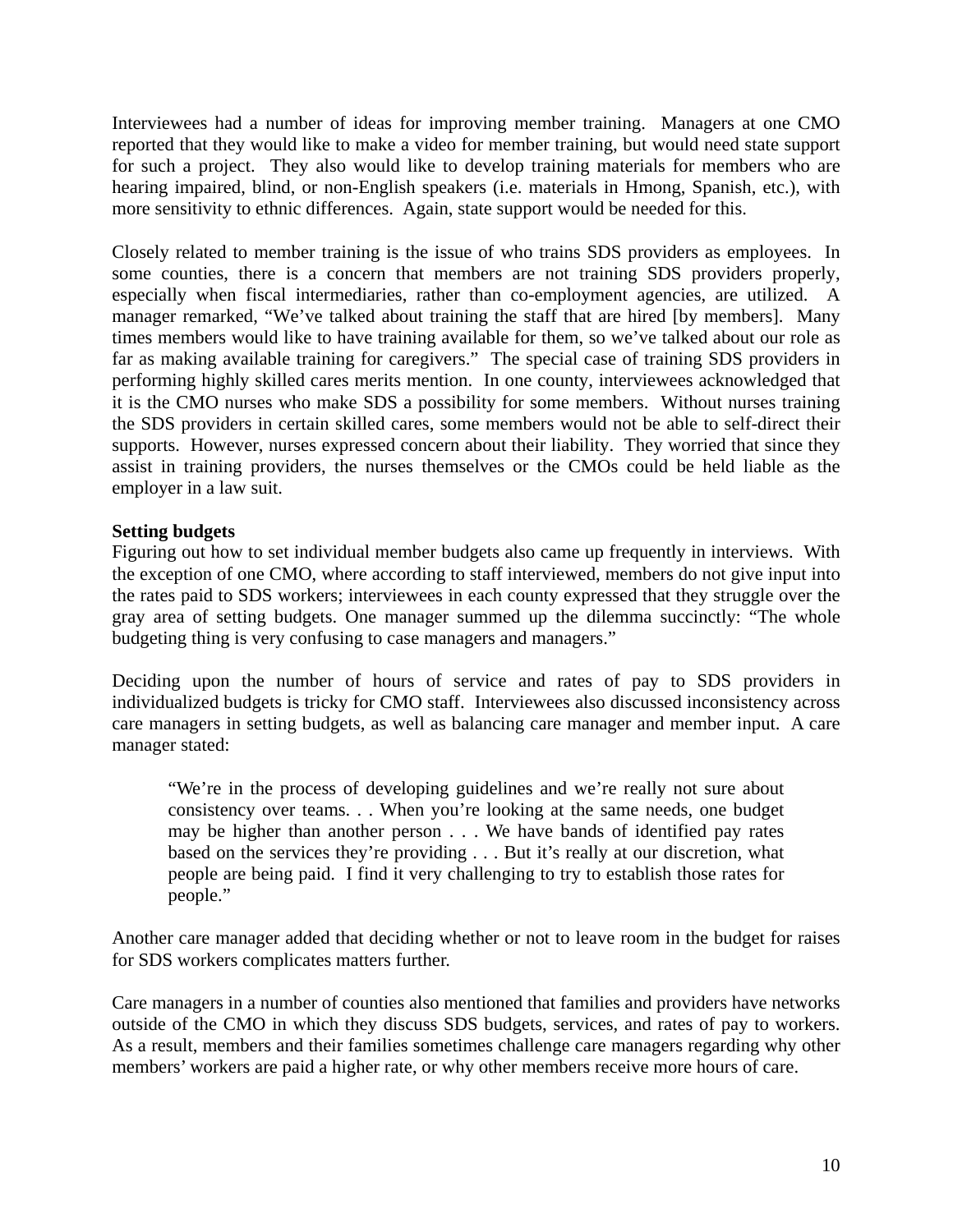CMOs also face dilemmas when altering existing budgets. It can be a challenge for care managers to determine if a member's needs have changed sufficiently to warrant altering his or her individual budget, or if the member should be held accountable to stick to the individualized budget previously agreed upon. Closely related to this question is the issue of what to do with unused portions of individual budgets at the end of the month or year. A manager posed these dilemmas: "If the budget is \$3000 a month and you've got a hundred left over, what happens in terms of rolling that [amount] over? It all goes back to the CMO coffers anyway, so how [is] that truly an individualized budget? How do you adjust [the budget] based on changing care needs?"

# **Staff time required**

In nearly all of the counties, interviewees expressed that those members who self-direct require more care management time than members who do not. One CMO was the exception, again possibly because nearly all SDS members in that CMO use a co-employment agency. In the other counties, interviewees expressed that caseloads were often too large to give SDS members as much time as they would like. One care manager stated, "I once told the director, if everyone would be SDS, our max [case]load would be twenty. I couldn't do more than twenty." Similarly, another care manager reported that she does not have the time to adequately research and answer many of her members' many questions regarding SDS. She explained that care managers may be caught between wanting to present SDS as an option to members, and maintaining a manageable workload: "Workers have to decide if they're going to promote the concept [to members]."

The SDS time requirement was reported to be especially tricky in particular scenarios. Case management of SDS becomes more time-intensive when: SDS is set up initially, when SDS members have complicated care needs, when members experience frequent turnover of their staff, and when members' care needs change. A manager mentioned that in cases in which a member's informal support people cannot adequately assist the member in self-directing, Interdisciplinary teams must expend additional time "to help them understand their budget and to manage it."

#### **Paperwork**

One reason that SDS requires additional staff time is because it often demands more paperwork than non-SDS services. Paperwork is an issue for members using a fiscal intermediary, especially because co-employment agencies handle the majority of the paperwork themselves for the members who chose to use their services. SDS paperwork for members who choose fiscal intermediaries includes not only regular care plans and service authorizations, but also background check forms, W-4 forms, and other related paperwork. Each time a member hires a new worker, paperwork must again be completed.

Two CMOs have attempted to adapt their infrastructure to assist care managers in handling the SDS paperwork for the fiscal intermediary. One of the CMOs seems to have successfully overcome some of the paperwork issues by removing most SDS paperwork from care managers. Said one care manger, "Support staff do the paperwork. It's minimal work for the case managers." In the other CMO, the management has recently instituted a similar system change for the fiscal intermediary paperwork, so that claims staff will be taking over much of the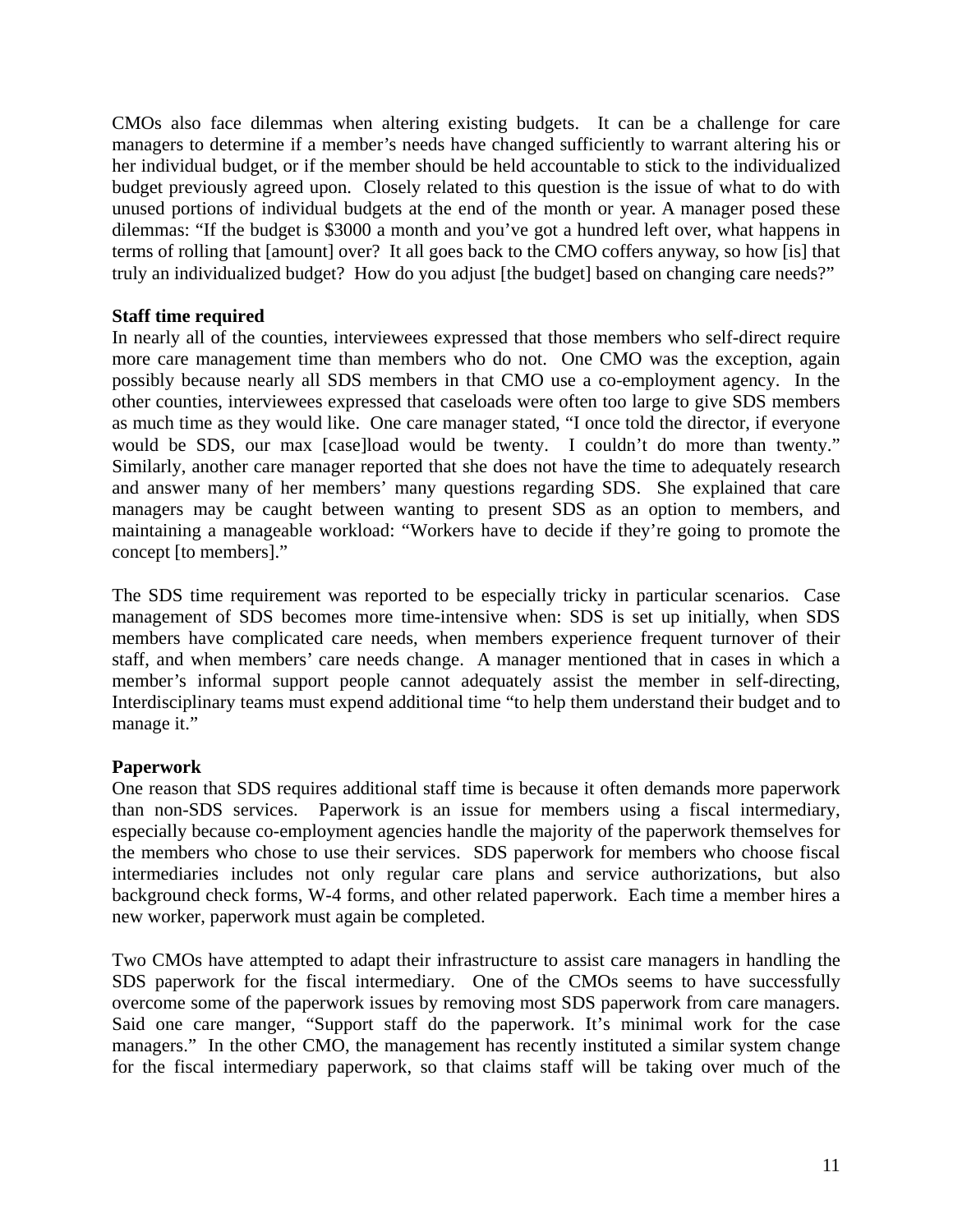paperwork. While it is too soon to tell how effective this change will be, it is a change heartily welcomed by care managers.

In only one CMO were both a co-employment agency *and* a fiscal intermediary functioning in practice. In this county, however, interviewees expressed a concern that care managers may be steering members away from the fiscal intermediary option, since the paperwork for coemployment is much more manageable. One manager in this CMO stated, "Sometimes I worry that the growth in [the number of members choosing co-employment] is also because there is lots of paperwork" for the fiscal intermediary. This concern may not be unfounded, because according to one care manager, for members choosing a fiscal intermediary, "[t]here is so much paperwork, at least initially, that it is prohibitive. I try avoiding using [the fiscal intermediary] if I can. . . it takes away too much time, and I've spent a whole day sometimes trying to get things set up." On the flip side, another care manager remarked that with their co-employment agency, paperwork is practically a non-issue: "They fill out the paper work. I mean *literally*, we have to sign something, and that's *it.*"

#### **Issues unique to target populations**

Finding ways to creatively address the needs of different target groups within CMOs presents an ongoing challenge. Some CMOs have care managers that specialize in one or two target groups, and in other CMOs, each care manager works with all three target groups (frail older adults, adults with developmental disabilities, and adults with physical disabilities).

While people with developmental disabilities have benefited from SDS, there remain some real barriers. Problems arise, according to those interviewed, when members do not have informal supports or guardians who can help them self-direct their care. Interviewees reported that the primary challenges for people with developmental disabilities are finding and keeping enough appropriate SDS staff, and arranging for backup. One care manager said about a member with a developmental disability: "He's lonely, so sometimes he grabs for some of these not-so-goodones out of loneliness or desperation. He has nobody there [to assist him with managing his care], and he doesn't want to go to an agency." Another care manager added that "monitoring provider liability, performance, and general behavior" are important extra care management responsibilities for clients with developmental disabilities using fiscal intermediaries, because these members "are vulnerable and can be easily manipulated." An additional care manager also points out that the people who really advocate for SDS for members with developmental disabilities "tend to be . . . a family member or friend who is sick of the existing system not meeting their [loved one's] needs."

SDS issues for people with physical disabilities are similar to yet different from SDS issues for people with developmental disabilities. First, some of the people who tend to direct their own services most extensively and with as little outside assistance as possible are often people with physically disabilities. People with physical disabilities are also more likely to advocate for themselves. One manager reports that people with physical disabilities often "know who they want [to work for them] and what they want that person to do." However, as with people with developmental disabilities, finding sufficient backup staff can be a serious challenge. (See below: **"**Meeting needs for backup" for additional discussion.)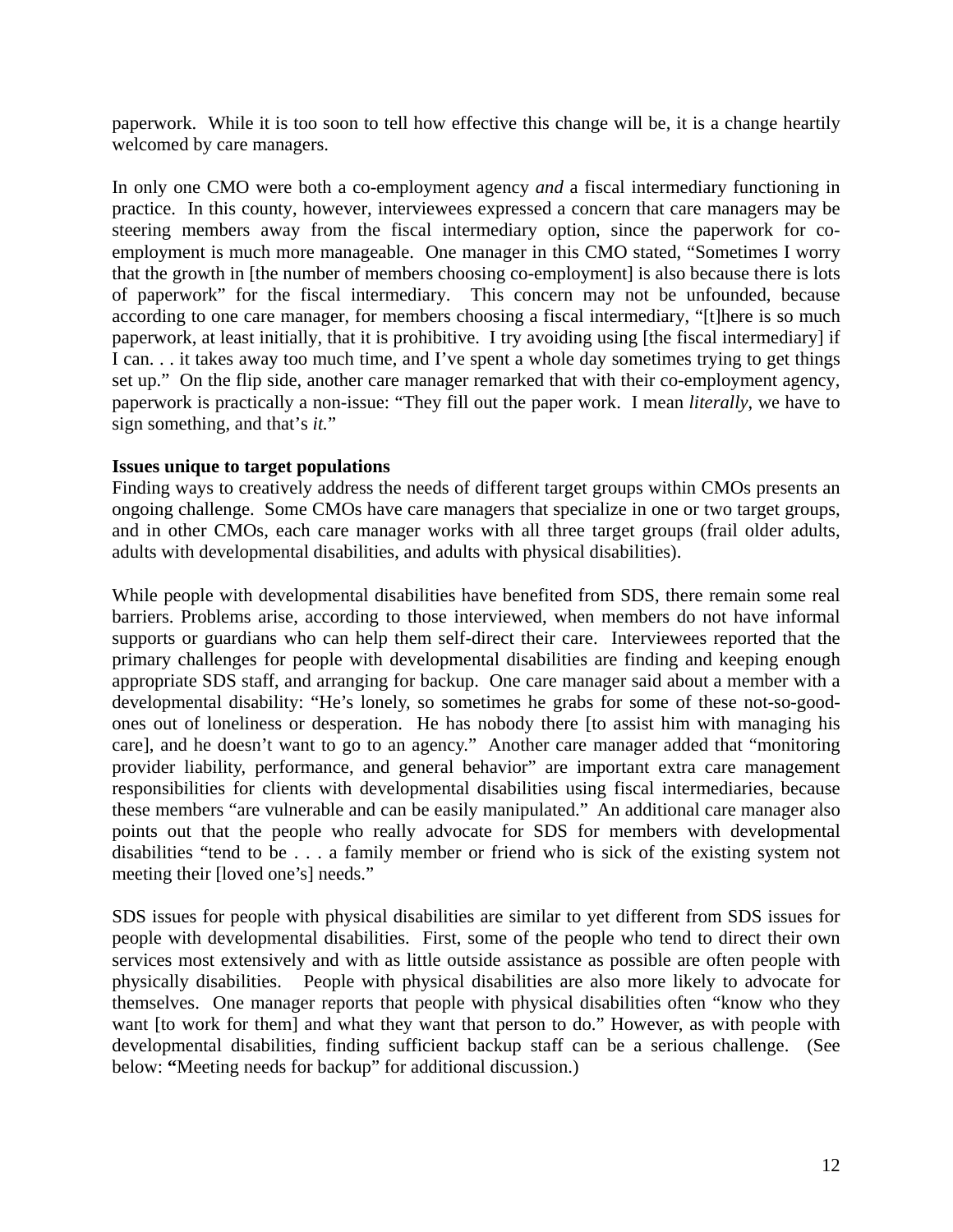In Wisconsin's Family Care program, frail elders make up the majority of people using SDS, yet there may be qualitative differences between frail elderly members and younger people with disabilities that self-direct. There is a perception among some care managers interviewed, for example, that elders' orientation to SDS may reflect more limited interest in self-directing their care *comprehensively*. A manager reported that while elders do want control over their services (e.g. choosing their own workers and services), "Based on years of experience hearing what older people want, they don't want to sit down with a budget and a calculator or whatever." Another manager added that the elders she works with have fewer demands of SDS. They tend to be appreciative of the fact that a family member can be paid to take care of them, and that is enough to make them feel satisfied with their services.

#### **Consistency across IDTs within a CMO**

In most CMOs, at least some interviewees suggested that care managers within the same CMO do not always make decisions about SDS care plans that are consistent with one another. Perhaps not surprisingly, in a CMO serving a large, diverse population, care managers reported some inconsistency across CMUs (care management units--contract agencies that administer Family Care). When asked if there is a wide variety between CMUs with respect to what they offer SDS clients, care managers responded unanimously:

"Oh yes."

"Absolutely"

"This depends on the make up of the case managers, who they have for leaders, and who they have for clients."

"In talking to these staff at [a CMU serving a similar population] you find out that people [there] are interpreting procedures differently, interpreting guidelines differently."

Even in at least one small county, similar problems surfaced. With respect to setting the number of hours in a self-directed care plan, one care manager said, "I think one of the problems we have is the tool we use to justify the hours. There's no inter-rater reliability in the tool." Another added, "I'm getting a lot of cases that are new to me, and there is a wide range in the number of hours that have been determined [by other care managers] for supportive home care."

One source of frustration identified by care managers is that members who have networked with one another sometimes confront their care managers about other people who they perceive to have similar needs, but who have been authorized to receive a different number of hours. While needs will often legitimately differ between members, if care managers are not confident that their peers are all using similar methods to set hours and budgets, they feel uncomfortable justifying their decisions to members and their advocates: "I don't think there is good . . . consistency between the teams [for arriving at a] number of hours and a salary. . . . I often get challenged: 'why can't my worker get as much as the lady down the hall's worker?'"

One CMO seems to have avoided some of the problems of consistency, because the program is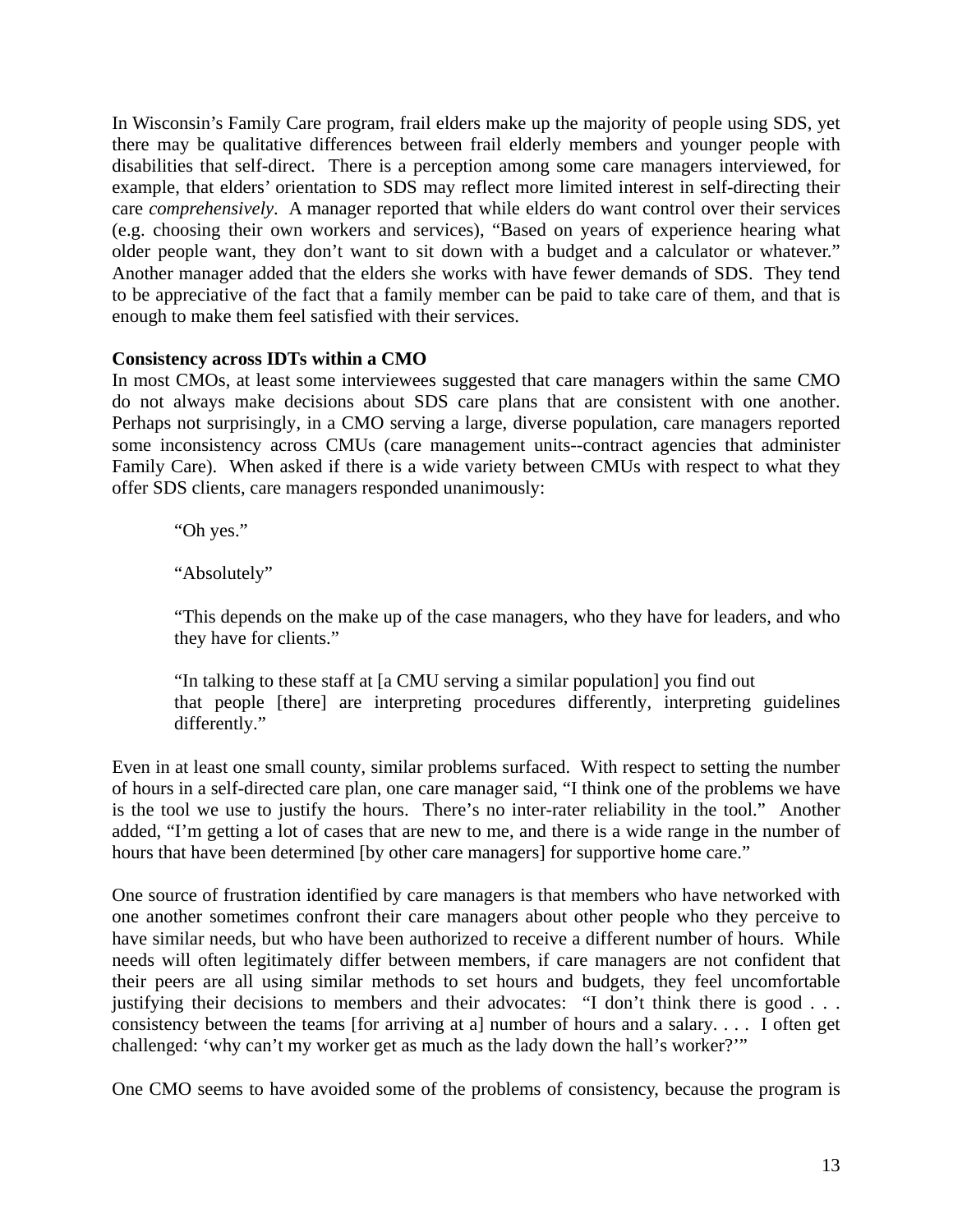older and more established, and because there is a worksheet in place for helping care managers devise budgets with members. Another important mechanism for ensuring consistency is regular staff meetings. Most CMOs reported an absence of regular staff meetings to discuss SDS, though staff members were welcome to bring up SDS issues at general IDT meetings. At another CMO, a care manager lamented the absence of mechanisms to ensure consistency: "At first we had all these team meetings and we didn't make any decisions alone, and [now], some of these decisions we're completely doing on our own, and everyone's making them differently." Without regular venues for discussing SDS within CMOs, problems with consistency across care managers may continue to strain care mangers' relationships with members.

#### **Paying family**

Another serious issue that CMOs face is the question of under what circumstances CMOs should authorize family members to be compensated to care for a member who is self-directing services. The state and CMOs collaborated, through the Care Management Workgroup, on a document to help care managers determine when it is appropriate to pay family caregivers. While this effort has helped some to navigate such decisions, other care managers interviewed continue to struggle with this issue. One care manager explained the dilemma: "Some of us hesitate to pay family members. . . .Do we pay them? Do we not pay them? What do we expect of them when they're living with the member? That's a hard area for all of us." This "extreme ethical dilemma," as another manager termed it, elicited a range of opinions from IDTs and managers. At the root is a complex interplay between cultural norms regarding the expectations of family members to care for one another, questions about what should constitute monetarily remunerated work, the economic needs of low-income families, and state and county fiscal constraints. The issue comes up mostly with respect to supportive home care, since for personal care, few people questioned the importance of paying family members to provide cares.

Some interviewees recognized the important benefits of paying family members to provide care to members. A care manager recalled the first time he was introduced to the idea that paying family makes sense, because family members are positioned to provide the best care: "I remember a specific conference . . . this guy at the conference said, 'who is going to provide the best care other than a loving family member?' And that really was what sent the message home. And he was right. . . . I started to look at things differently."

At the same time, payments of families under SDS challenge deeply held norms about expectations that family members care for their relatives, simply because they are family. A care manager expressed this norm, and her concern about maintaining the integrity of family as an informal support: "I think it's everyone's responsibility to provide care to family members living at home. But if they think they can get paid to do that, then you are destroying informal supports." Furthermore, care managers understand that the CMO saves money when family provides care free of cost, and this probably also results in less willingness to pay family.

The conditions under which paying a family member felt ethically sound to care managers varied considerably. In some cases, the less attached a family member is to the idea of getting paid, the better care managers felt about actually authorizing that person to be paid. This attitude seemed especially prominent in the rural counties. A care manager explained, "Sometimes, the sons or daughters will say, 'I don't want to be paid. I just don't want to get paid.' That's so wonderful,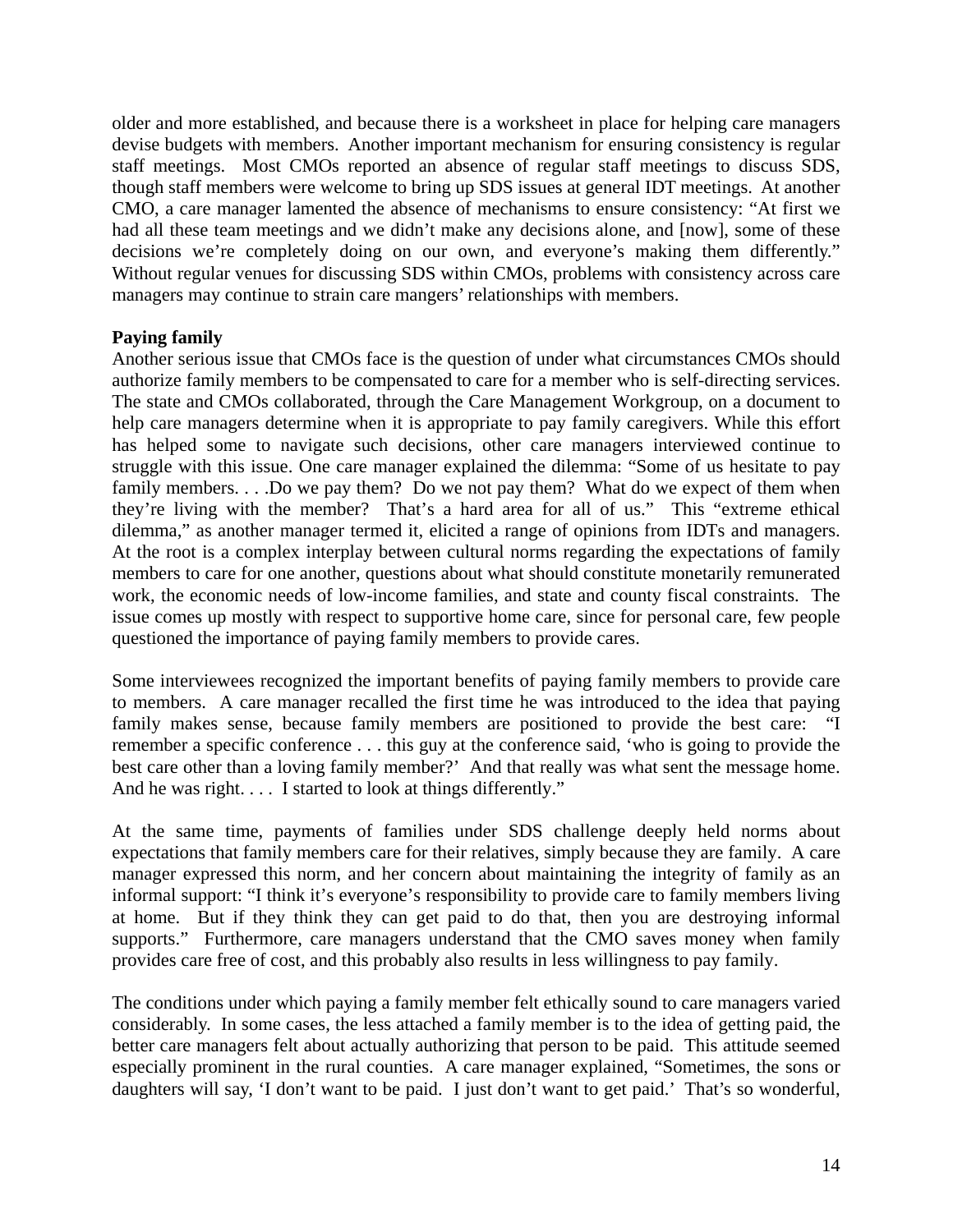but then you've got the other ones who say, 'Let's jump on this money thing.'" Some care managers felt conflicted when family members expected that they would be paid to take care of their relatives, or when they viewed it as an employment opportunity. Another care manager remarked, "A few folks . . . are utilizing family members [to provide cares] just so the family member can get paid." Indeed, navigating this terrain can be difficult for care managers as they try to sort out member needs from the desires of family members, and the best strategies for ensuring good care of the member.

#### **Meeting needs for backup**

In some CMOs, finding adequate backup in the event that a member's SDS workers cannot work as scheduled is an ongoing challenge for members self-directing their services. The issue is much more serious for personal care than for supportive home care, because personal care is usually a more urgent need that cannot be postponed until a more convenient time. The problem of ensuring backup is especially acute when members are using a fiscal intermediary rather than a co-employment agency, because co-employment agencies generally arrange for adequate backup support. By contrast, members must arrange for their own backup if they use the fiscal intermediary option.

Backup is can be especially problematic for people without extended family or available social networks. One care manager noted that sometimes the responsibility for arranging back-up comes as a surprise to some members who choose a fiscal intermediary option when they begin self-directing. She explained that members have to weigh the risks and benefits when considering whether or not they would like to use SDS, because they may risk being left without care in the event that a worker does not show up.

Sometimes members or IDTs find creative solutions to the problems of backup. One member has chosen to use an agency as backup. One CMO has been considering creating a network of SDS members so that they can share names of SDS workers, in part to make it easier for members to address backup problems.

#### **Vulnerability of members**

Interviewees frequently expressed concern about keeping members who are using SDS safe, since care managers do not have the same tight level of oversight and control when members direct their own care. This issue highlights the tension between a member's right to exert control over his or her services, and staff's responsibility to ensure members' health, safety, and quality of care.

Ensuring that members choose appropriate people as caregivers is one concern expressed by interviewees. As one manager explained, "Sometimes people choose individuals to care for them who might not always be the best individuals to have in their lives." While in general, care managers seemed to support the right of members to choose their own caregivers, they worried about the situations in which people employed by members might not serve the members' (or CMO's) best interest. In one instance interviewees were particularly concerned about a unique situation in which a CMO decided not to renew a contract with a provider due to questions about safety and quality of care with that provider. However, after termination of the contract, this provider contacted members individually about hiring her as a SDS worker, presumably so that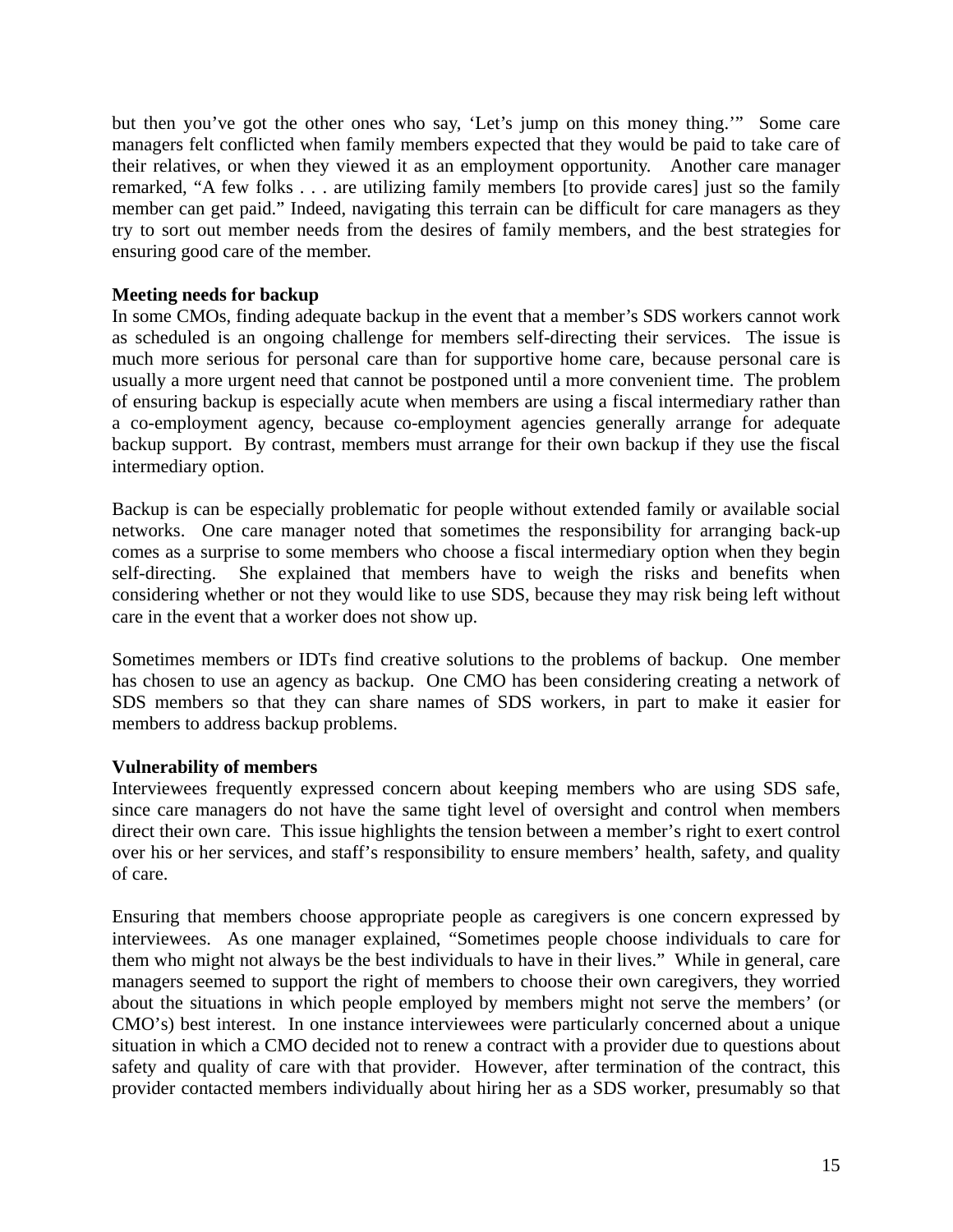she could maintain her own employment. Staff felt very uncomfortable with this provider as an SDS caregiver, and questioned whether or not the provider coerced members into choosing her as an SDS worker. At the same time, staff felt they could not prevent this provider from providing care if members had legitimately selected her as a SDS worker.

Interviewees in multiple CMOs also raised questions about member control over who actually signs the workers' timesheets. Care managers did not always trust that the member was the actual signer of timesheets. Sometimes they suspected that SDS workers were signing time sheets instead. These suspicions led care managers to question whether or not paid care work was being performed as expected, when expected, by the workers. This concern was especially relevant for members with cognitive impairments. One care manager questioned, "Especially with people who have dementia, with people with memory loss, who is signing that time sheet?"

Care managers recounted some instances in which SDS workers seemed to mold work schedules and activities to their own interests, rather than to the best interests of their employer, the member. One care manager said that sometimes providers engage in "self-fulfilling activities" and "have the client tag along" rather than keeping the client "as the center of the activity or trip." Care managers also expressed concerns that workers might work when convenient for their schedule, rather than when the member really wanted the person to work.

Care managers added that sometimes members care deeply about directing their own care, as well as about the individuals (friends or family) that they have chosen to hire as their SDS workers. As a result, members sometimes go to lengths to protect their staff from losing their jobs, even when the individuals are not performing well as employees. A care manager recounted:

I had a member who didn't feel comfortable complaining or asking the worker to do things a different way, because it was a friend. The friend wasn't always coming at the same time [each day], or maybe not at the same day every week. [The member] felt she was working the time in, depending on her schedule. . . . If she wasn't doing a good job, [the member] didn't feel comfortable telling her. [The member] didn't want to jeopardize the friendship.

With family, the situation can be equally, if not more challenging, because members are unlikely to jeopardize their relationships with their children, siblings, or others. Interviewees reported that these kinds of tricky situations, with both friends and family as SDS employees, made member supervision of SDS staff a challenge.

#### **Members who cannot independently self-direct**

In some situations, interviewees worried about the use of SDS by members with questionable capability to direct their care competently with their current level of support. This issue arose much more with respect to people self-directing through a fiscal intermediary rather than a coemployment agency, simply because co-employment agencies are able to provide backup and other forms of support to members. One care manager expressed her own fear, especially for people who need high levels of care: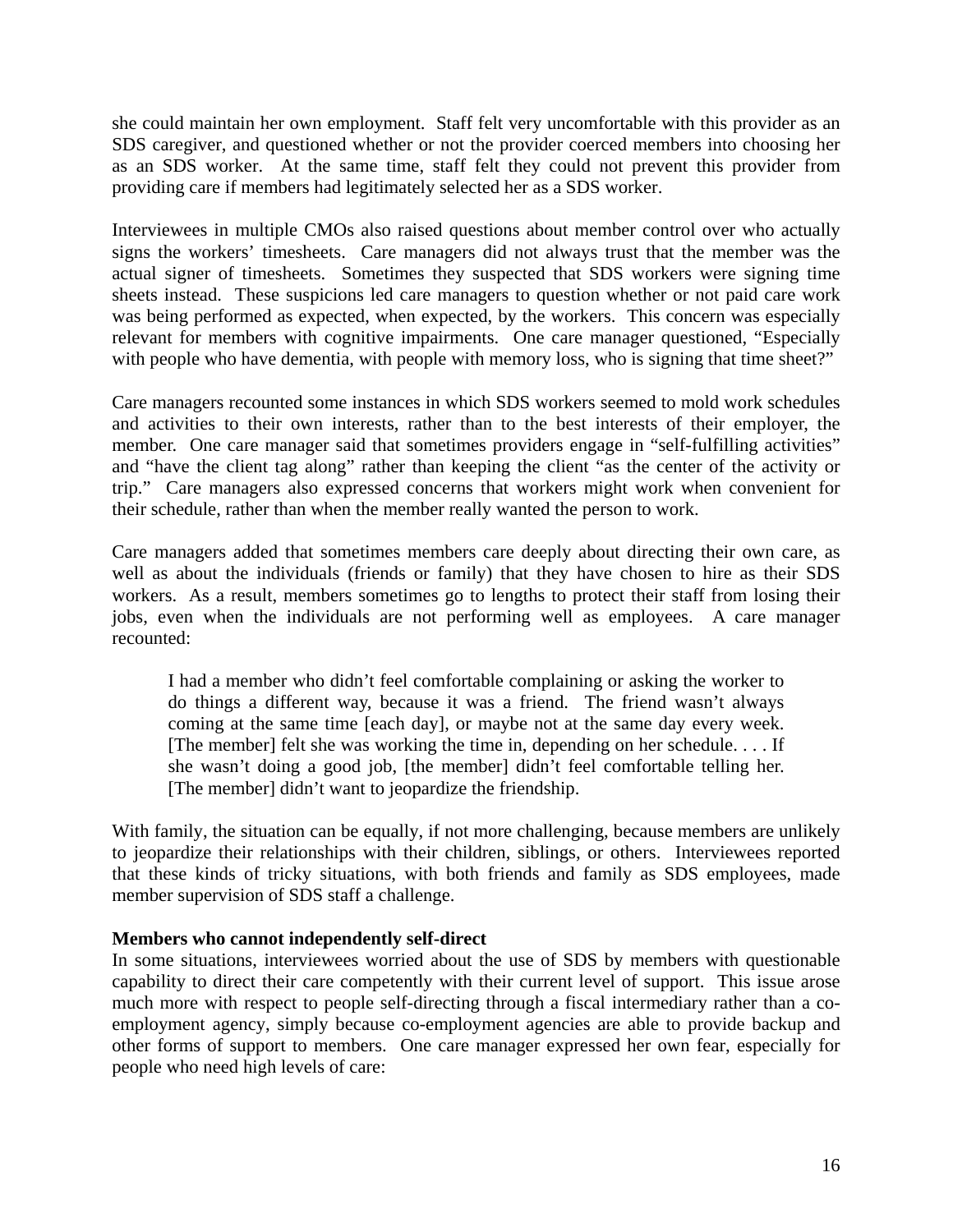You've got people who are so dependent on their cares, like if they're in their own apartment and can't bathe or transfer or eat or toilet. . . . SDS then is a little frightening because you don't have the agency as backup. You don't have anyone to staff this other than the member, and sometimes they don't make contingency plans."

When members are not able to maintain sufficient support networks to help them direct their cares, managing SDS can be a special challenge. One manager explained that "In order to be truly self-directed, the member has to have someone in their life" who can give them attention, outside of the care manager. Finding sufficient staff to cover all needs is an important barrier when a support network is small. Members with challenging personalities also face difficulty in maintaining sufficient staff. One care manager remarked, "Especially people with head injuries or maybe chronic mental illnesses that have had difficulty establishing relationships . . . [have] much more difficult[y] because their support network is usually much more limited. They don't have a pool of people who are thrilled to be hanging with them."

Members who struggle to self-direct given current levels of support can create extra demands on a care manager's time. One care manager explained that in one case, "the guardian . . . is so disorganized that [s/he is] not going to be responsible for getting people paid, so I am forced into doing it." Said another CMO staff person,

Self-directed can be a hassle when the member does not pay attention to [how much money he/she is] utilizing. It technically shouldn't be our job to watch that. I think they don't understand what the responsibility [of SDS] is. . . . The case managers are the ones that end up managing and guiding and helping them through it. . . . What I question is, should some of the people who are on SDS really be on SDS?

One manager jokingly referred to care managers as "care mangers/employment consultants" to illustrate that the burden for overseeing SDS for some members can fall heavily on IDT staff.

#### **Member choice on a continuum**

Sometimes interviewees felt that SDS should be more philosophically consistent, or a "truer" form of SDS than the SDS being practiced at their CMO. One manager remarked, "We have very few people, maybe one or two, who are truly directing their entire care plan. SDS is bits and pieces, a service here, a service there. So when you think of the theory of SDS as a general concept, I don't know that we're fully doing that." Similarly, another care manager expressed discomfort with the power that remains with care managers, when SDS is supposed to be member-directed. She questioned whether or not the CMO might be giving mere lip service to self-direction: "You are the member, and we're funding [SDS]. So it's just like any agency. We're setting up a service . . . It's still [the CMO] having this final 'yes' or 'no' stamp, when we're telling the member, 'No, you're in charge, you're the employer."

Other interviewees recognized that different members will have different desires and capabilities to self-direct their services, and felt comfortable with a variety of SDS practices, as long as the approaches capture the spirit of member self-determination in practice. One care manager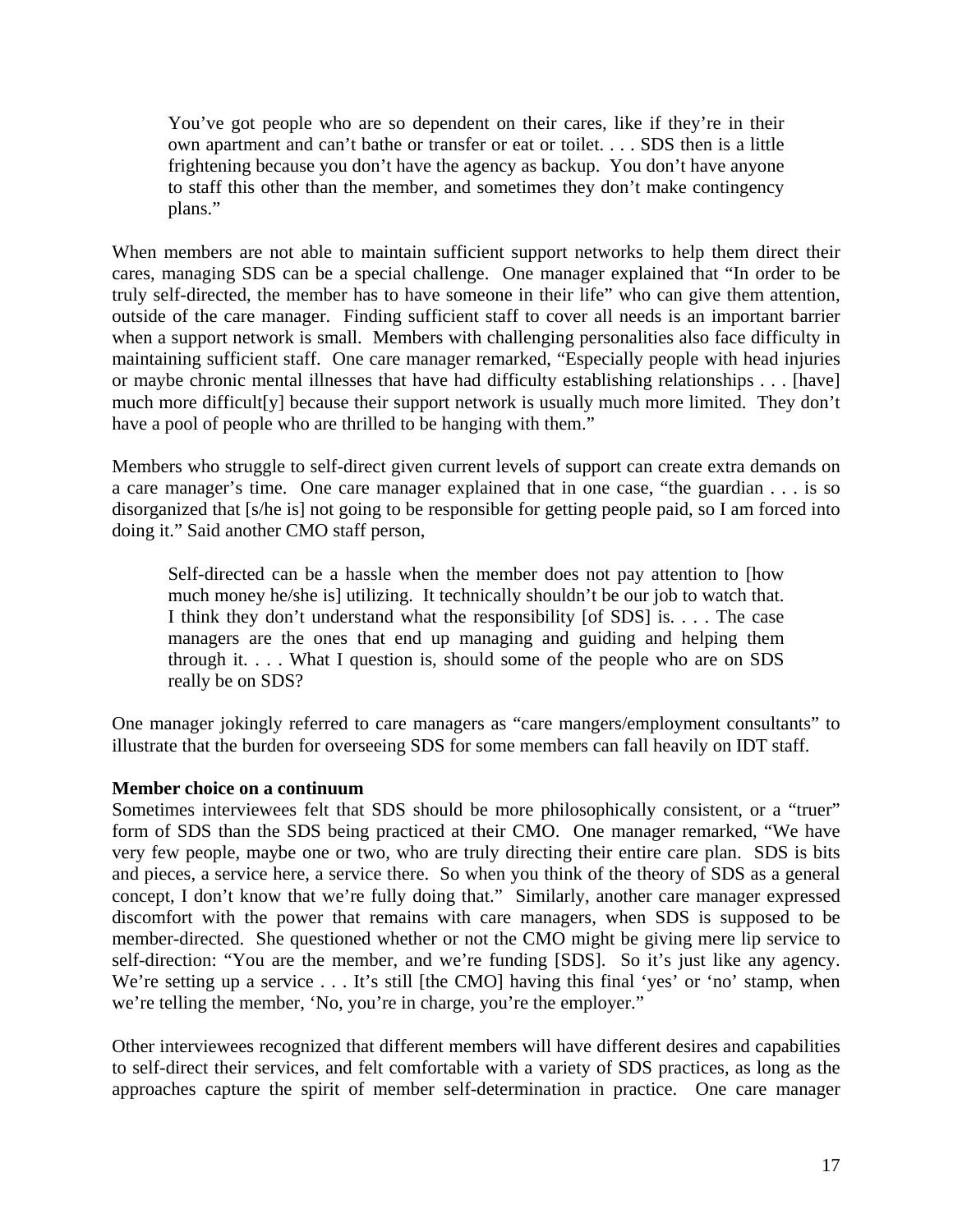explained that she would like to see self-directed supports on a continuum, with the fiscal intermediary at one end, with co-employment in the middle, and with greater member input into agency-directed services at the other end. She explained that with greater input from members even in agency-directed services: "SDS could mean that the client has more say in who comes to their house, and what they do . . . They could say, 'I don't like that'. Or they could say, 'I met this person, this person and this person. I like the first two, but don't send the third.'"

One CMO is taking an approach unique among CMOs in that it offers the potential for choice to members throughout the continuum. This CMO has built up an impressively large network of providers for the services that members utilize. Members are able to choose amongst these various agencies, and they enjoy the freedom to change providers within the network at their discretion. This arrangement also enables members to exercise more control over staffing and scheduling at the existing agencies, since the agencies are competing with one another for business and by extension, for member satisfaction. One care manager noted, "With the new system [members] have more independence . . . With the old system they felt, 'That's who's coming in and I have no say.'" Part of the reason that this CMO has such a large network is that, unlike other CMOs, the CMO allowed all eligible providers to join the provider network: "if [a provider] met the contract requirements, and could do the job within the rate structure that we had been accustomed to from our other providers, we contracted with [that provider]."

Another result of an expanded provider network in this county is the opportunity for members to take a "back-ended" approach to SDS. In this approach, an agency hires a worker specifically selected by the member to provide his or her cares, but the agency directs the care. As one care manager explained, the relative of a member "could go to one of our contracted agencies . . . and she would get hired on as that agency's staff. . . . So it really depends on how much control the member wants." While this approach does not meet the technical definition of SDS in Family Care from a record-keeping standpoint, it clearly expands member options in ways that are consistent with the goals of SDS.

#### **Member involvement**

None of the CMOs reported having an institutionalized mechanism for ensuring regular member feedback regarding SDS. Although some, but not all, of the CMOs previously had workgroups that included members for creating SDS policy, at this time, none of these workgroups is fully operational.

Interviewees reported that currently, most member feedback regarding SDS takes place through informal feedback mechanisms. Care managers are often the people who receive initial complaints or requests for creative innovations from members. The care managers pass information on to CMO managers. One CMO manager, for example, reported that "People who are currently using self-directed supports, or want to, provide a lot of good feedback [in the form of] comments that they've made to care managers." This manager added these kinds of comments often are discussed in the state SDS workgroup.

The importance of member involvement cannot be overstated. Explained one care manager, "members continue pushing us to expand our awareness. It's not people at the state or experts from other areas of the country. It's members expanding what SDS is based on their needs."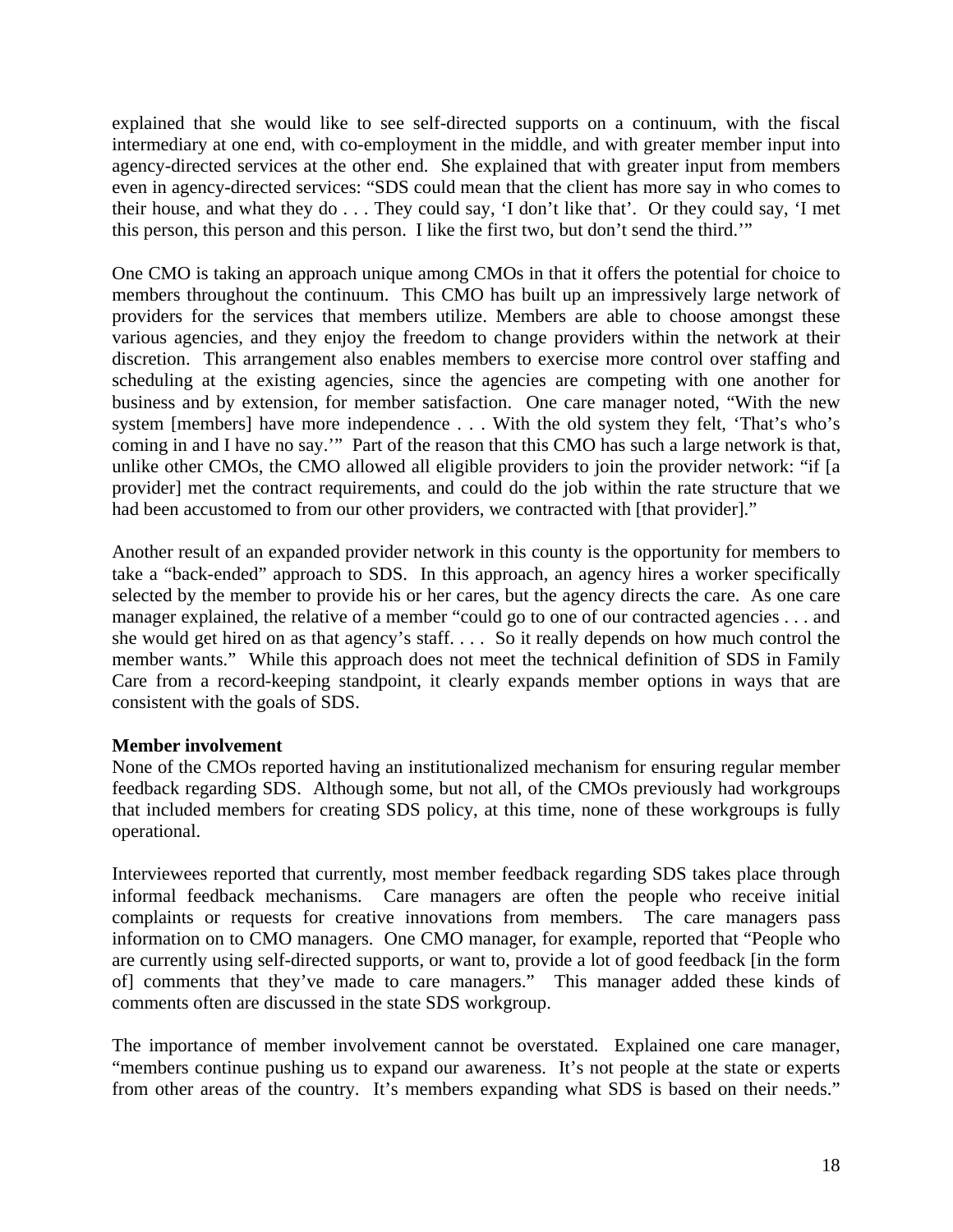This expanded awareness also can drive development of SDS services at the CMOs. A manager explained: "We have respite, personal care, supportive home care, daily living skills training, and transportation. These are the areas that members have been using, that they have asked for." Lack of explicit member support for innovations likewise impedes development. As a manager from another CMO stated, "We know [SDS] could be available for other services, but to put the attention and time into developing other services is difficult, because [members] are not requesting those services…There have been ideas about developing SDS for transportation or meals. But it's hard to put the effort into developing something that somebody is not actively asking for."

#### **Financial impact**

When researchers inquired about the ways in which financial issues impacted SDS, most interviewees expressed that SDS was neither clearly expensive nor clearly a cost-saving mechanism. In most cases, management and care managers reported that cost played little or no role in the frequency with which SDS is used.

# **Issues Unique to CMOs**

While most of the empirical evidence regarding SDS reported in the previous sections applies across all of the Family Care counties, they did not have the same experiences in all respects. In some ways, rural counties differed markedly from the one urban county studied. Counties that were lacking a co-employment agency differed in important ways from those with a coemployment agency, and likewise, those lacking a fiscal intermediary were different from those with a functional fiscal intermediary. In this section, these kinds of divergent experiences are discussed.

# **Challenges of rural counties**

Rural counties, due to smaller populations, have fewer agencies available to serve as providers. The limited availability of providers has a direct impact on SDS services for members, and presents special challenges to rural CMOs. One county CMO manager lamented that it is difficult to provide a choice of fiscal intermediary and co-employment agencies to members, given the rural nature of the county. In fact, this CMO has not yet found a provider to serve as a co-employment agency for the SDS program, and has a single fiscal intermediary agency. A manager explained that in their small county, the limited potential for profit deterred possible providers: "We've had some providers that have been interested in possibly being a coemployment agency or fiscal agent. But when they looked at the numbers, they didn't want to do that."

Interviewees at one rural CMO were especially concerned about how current agency providers would react to the planned implementation and expansion of SDS. Interviewees were concerned that offering SDS workers higher wages than those offered by existing providers was not fair to existing providers. The rationale was that providers have to maintain infrastructure, such as supervision and advertising, which cost the agency money. Interviewees worried that SDS would result in the CMO undercutting the agency providers, and that because of competition, agencies might risk going out of business. A similar concern about agency provider reactions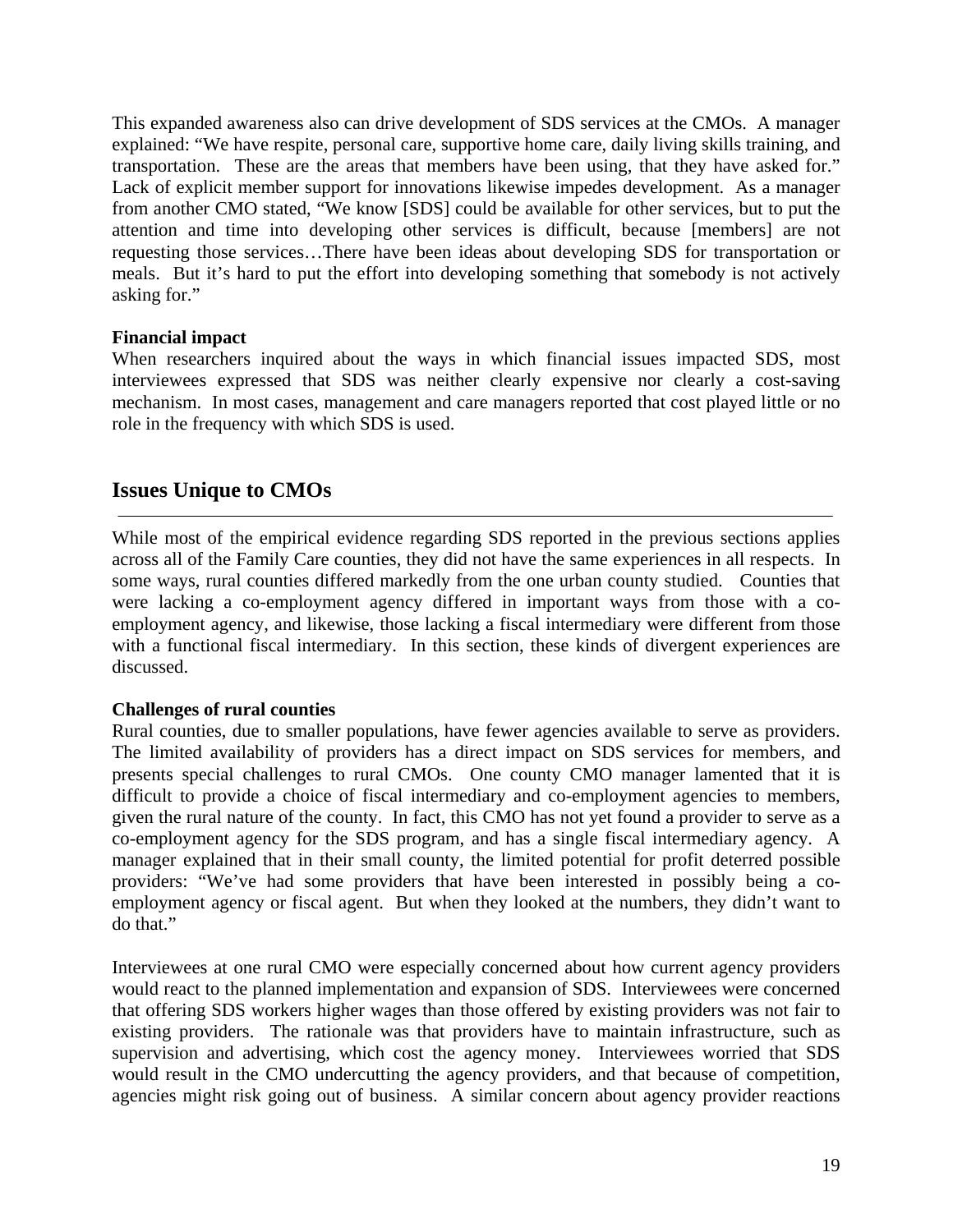surfaced again in a discussion among managers about the possibility of developing vouchers to enable members to self-direct meals:

"I think about the meal vouchers. We're paying \$6.50 for a meal or \$4.50 or whatever. Why don't we just give [members] the money? What if we gave people that? They could get meals from a restaurant."

"Providers would go {gasp}!"

"But I think it's a great idea because it gives people choice."

Unlike large, urban centers, where provider agencies are plentiful, rural CMOs may face some obligation to protect existing providers, lest they be left without an agency to provide a particular service at all. At the same time, it is worth noting that in another rural county the CMO initially expressed the same concern that SDS would undermine the existence of some providers. However, the reality was that SDS did not hurt providers' business as feared. One manager explained,

Initially there was suspicion among providers that [SDS] would reduce utilization of their services, where everyone would leave the supportive home care agencies . . . They have gotten comfortable over the years now where they don't see a great deal of that. But in their own grumblings, they will say to you, 'Well [SDS workers] don't have to have health insurance and they don't have to have this and that, so that's why they can do [SDS] for less.'

#### **Challenges when barriers to using co-employment agencies exist**

The ONGOING ISSUES section above discussed some of the common problems with SDS reported by interviewees, such as excessive demands on case management time, difficulty finding backup, and member vulnerability. These problems are often exacerbated when members are "in over their heads" in trying to direct their own services. When members want to use SDS, but do not have the skills and support needed to do so effectively and safely using a fiscal intermediary, a co-employment agency can be a good solution. A co-employment agency can give members more control over their services, by providing additional support to members for hiring, firing, training, and supervising their workers. In counties without a co-employment agency, or with a poorly functioning co-employment agency, care managers felt the weight of SDS responsibilities to a greater extent.

One CMO care manager described the co-employment agency at her CMO as problematic and poorly coordinated, with "off the wall" requirements. Another care manager noted, for example, that "with one client, the agency won't let workers do range of motion exercises with him without first calling the nurse and clearing it with him, even though it is simple and shouldn't require a phone call to the nurse each time." In this county, care managers were not well educated about the ideal role of a co-employment agency. During an interview with care managers, this lack of knowledge became apparent to the interviewers. Thus, they explained the concept to the care managers in the course of the focus group. At the conclusion of the interview, the care managers strongly suggested that "a better co-employment agency, or even a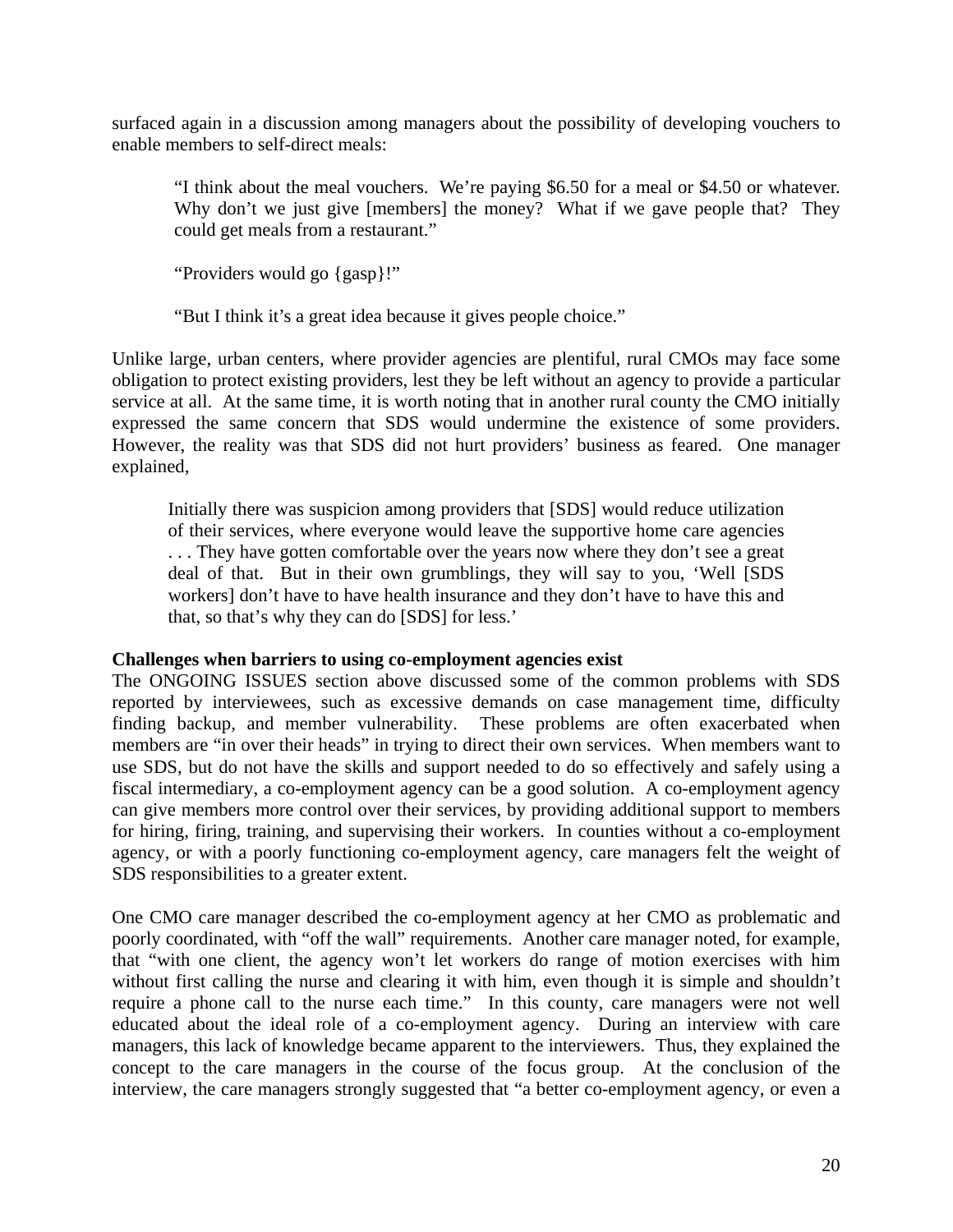couple," would be a useful improvement. In another CMO, too, the number of members using the co-employment agency is quite low in comparison to the number using a fiscal intermediary. Furthermore, the researchers noticed considerable variation in care managers' knowledge about the existing co-employment agency. For example, in one interview, one care manager explained to another some of the basic benefits of the co-employment agency, and the requirements for using it.

There is also evidence that wider use of the co-employment agency could benefit members in at least one CMO. For example, some care managers reported that they sign time sheets for members when members are unable to sign their own name, when a conflict of interest exists between the guardian and the SDS worker, or when a guardian is too irresponsible for managing time sheets. In these cases, the delineation between employer and care manager becomes blurred, and there is a notable risk that the county or individual care manager could be held liable as the employer. A co-employment agency could help avoid such situations. Nor did managers in this CMO always grasp the benefits of co-employment. For example, one manager explained, "We've talked about training the staff that are hired [by members]. Many times members would like to have training available for them, so we've talked about what is our role as far as making available training for caregivers so that they can do an adequate job." While there may be some role for the CMO in doing this kind of training, a co-employment agency could perhaps circumvent the need for care managers to address this kind of supervisory activity altogether.

#### **Challenges when barriers to using fiscal intermediaries exist**

In general, counties have fewer concerns about SDS when a contracted co-employment agency assists members in self-directing their services. The additional level of oversight for members choosing SDS often enables counties to worry less about fraud, misappropriation, and the health and safety of members. However, the fiscal intermediary option offers members far greater latitude and control over their services than the co-employment option. It can empower members in important ways as they assume greater control over functions once performed by county agencies. Assessing the challenges when the fiscal intermediary option is lacking, or when barriers to the use of the fiscal intermediary exist, is difficult without seeking a member perspective. Because this study included only CMO staff interviews, research findings raise more questions than answers regarding the consequences of a CMO lacking a strong fiscal intermediary for SDS.

In one CMO, the fiscal intermediary option is limited to the handful of cases in which employees, selected by members to provide their cares, reject formal training; and to intermittent use for snow removal and lawn care. Interviewees in this CMO reported that the elders they serve do not have an interest in using a fiscal intermediary option to employ workers themselves. Because this research did not involve member input, the researchers cannot assess the veracity of these claims. It is possible that some members would indeed like to exert more control over their services via a fiscal intermediary. The researchers recommend additional research involving members to investigate this question.

As mentioned previously, in one CMO, both managers and care managers hinted that at times care managers avoid using the fiscal intermediary option due to excessive paperwork. In this case again, the researchers recommend further study to determine whether or not the barriers to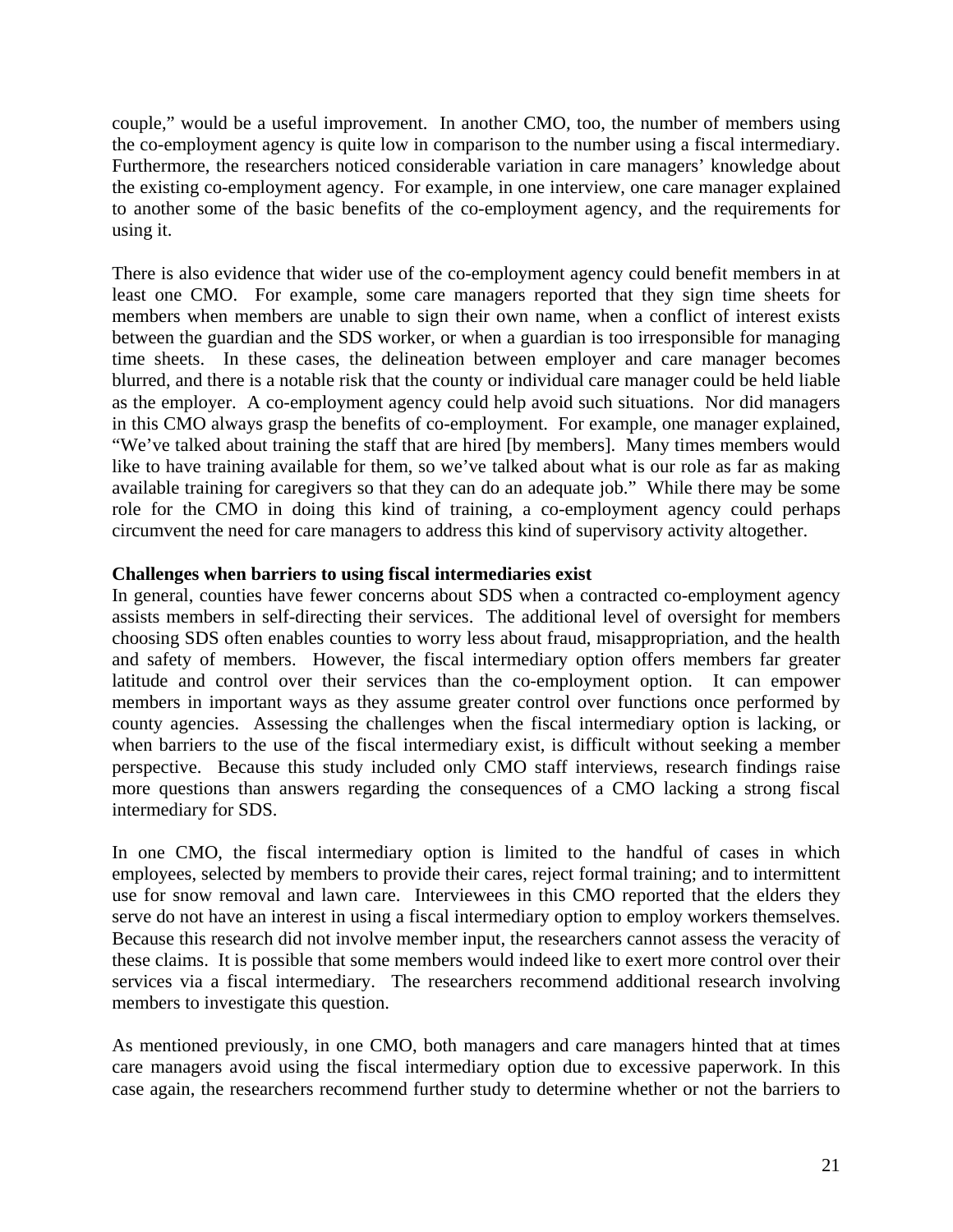using a fiscal intermediary prevent members from asserting as much control as they would like over their own services.

# **Benefits**

Despite the challenges reported by the CMOs with respect to SDS, staff interviewed reported that SDS offers many benefits for members. Interviewers frequently heard from IDT staff, for example that SDS allowed for more privacy: "With one fairly independent member, having a family member allows for more privacy than having a complete stranger coming in." This contributes to supporting the dignity of members in the face of dependence on receiving very personal cares like bathing, and help with toileting or feeding. As one social worker explained, "when they are choosing the person helping them with their personal care, it helps them feel more comfortable than having a rotating staff of people they don't always know well and didn't get to choose themselves." Another agreed that members "can maintain an element of dignity if they have choices."

SDS also offers members, as employers, the opportunity to *call the shots* against a backdrop where they often have limited control. For those members who are able to take on this responsibility, it can make the difference between feeling dependent on larger systems for their day to day needs and feeling autonomous. Consider this example shared by an IDT member: "I had one member who told me that when he went to sign the time sheets for the fiscal agent he felt like a man. It was really powerful. Instead of being needy, he was an employer!"

Those interviewed also reported that SDS allows members increased flexibility in scheduling. For example, SDS can enable scheduling for early mornings or late evenings, times that are typically very difficult for an agency to accommodate. When members wish to alter the care schedule, SDS permits easy changes. "The member can call the person in the morning and say, 'Can you come later?' Or vice versa," explained one social worker. A manager agreed: "[With SDS] you can be more flexible sometimes. There are infrastructures with agencies, and with infrastructure comes protocol. A lot of those are set up for safety, or uniformity and consistency. But with that comes a box, and SDS opens the door to get out of that." An interviewee identified reliability of care as yet another benefit of SDS, because caregivers have pre-established relationships with members: "They're not as apt to call in sick, leaving them in the lurch."

Some of those interviewed identified cost savings as a possible benefit of SDS. One staff person stated, "I think we get a lot of bang for the buck, since people get paid for eight hours, but [care] doesn't stop when the clock does." Additionally, staffing members with complex needs through agencies has traditionally been expensive. A social worker noted that SDS has offered cost savings for these members in some instances: "With another involved case with high levels of physical need, it became much more cost effective, and allowed aging parents to keep their son at home." Another CMO's staff concurred: "With one client who had 20-21 hours a day of care, there was a phenomenal savings when he switched to SDS—thousands of dollars a month—and the support didn't change."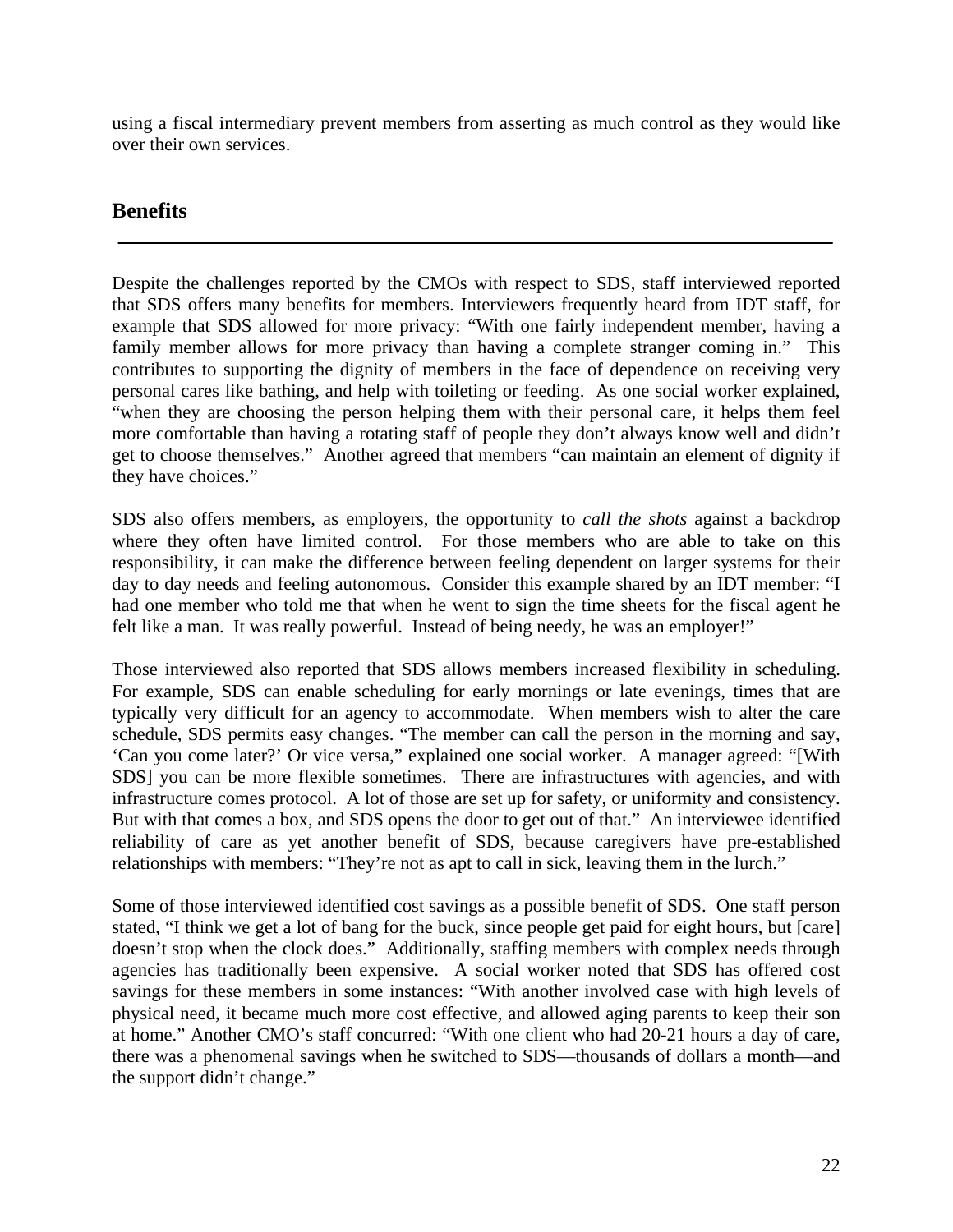Managers and IDT members alike concurred that SDS expands the workforce of people willing to work as caregivers. Staff interviewed suggested that many people who otherwise might not have become paid caregivers, are willing to provide paid care when it is for a family member or neighbor. The potential expansion of the workforce is especially important given shortages of personal care and supportive home care providers. "We all know about the shortage of direct care providers," explained one CMO staff member, "and I think this has had a major impact on bringing more opportunities to individuals to get those direct care services that they need [while] drawing more people into providing this kind of service…they are interested, because this is already someone they know." A manager concurred, "There's always a shortage of direct service workers. There will always be, especially as our demographics change. . . . If we didn't have SDS as an option, I don't know if our providers could fill the capacity of needs that we have."

While staff interviewed identified many diverse benefits, perhaps the most important benefit identified was an increase in overall member satisfaction with care. "Members," explained one staff member are "much happier knowing that they know who's coming in, when, and what they are going to do. They're satisfied." Despite the challenges in administering SDS, interviewees suggested that self-directed supports can offer a wealth of advantages over agency-directed care for particular members.

# **Lessons Learned and Recommendations**

The following section summarizes the primary lessons learned and provides recommendations based upon these lessons. The recommendations do not represent consensus or majority opinion, but rather reflect themes that emerged from the interviews conducted.<sup>9</sup> It is hoped that this information will be helpful in informing further expansion and increased quality of SDS in the five Family Care counties, as well as informing future expansion of SDS throughout the state of Wisconsin.

#### **PROVIDER CHOICE**

• Large provider networks that offer members as much choice as possible for all services are crucial. The larger the network, the more likely it will be that members will be able to exert control over self-directed and agency-directed services alike. When there is competition among providers, providers are more apt to cater to member requests for scheduling, personnel, etc. in order to maintain business. (i.e.: Having *at least* one strong fiscal intermediary and *at least* one strong co-employment agency within the county was noted by staff as being very important. When one of these options is lacking, members have less choice in providers. When a co-employment agency is lacking, members who need additional support to self-direct services also may place an undue burden on care managers, or may be unable to self-direct their services.)

# **STAFF TRAINING AND MONITORING**

• Staff across CMO's reported that it is crucial that CMO training of IDTs extend beyond the initial training. Staff reported that initial training is certainly essential, but ongoing training for IDTs is also important because 1) SDS is used infrequently by some staff, and staff get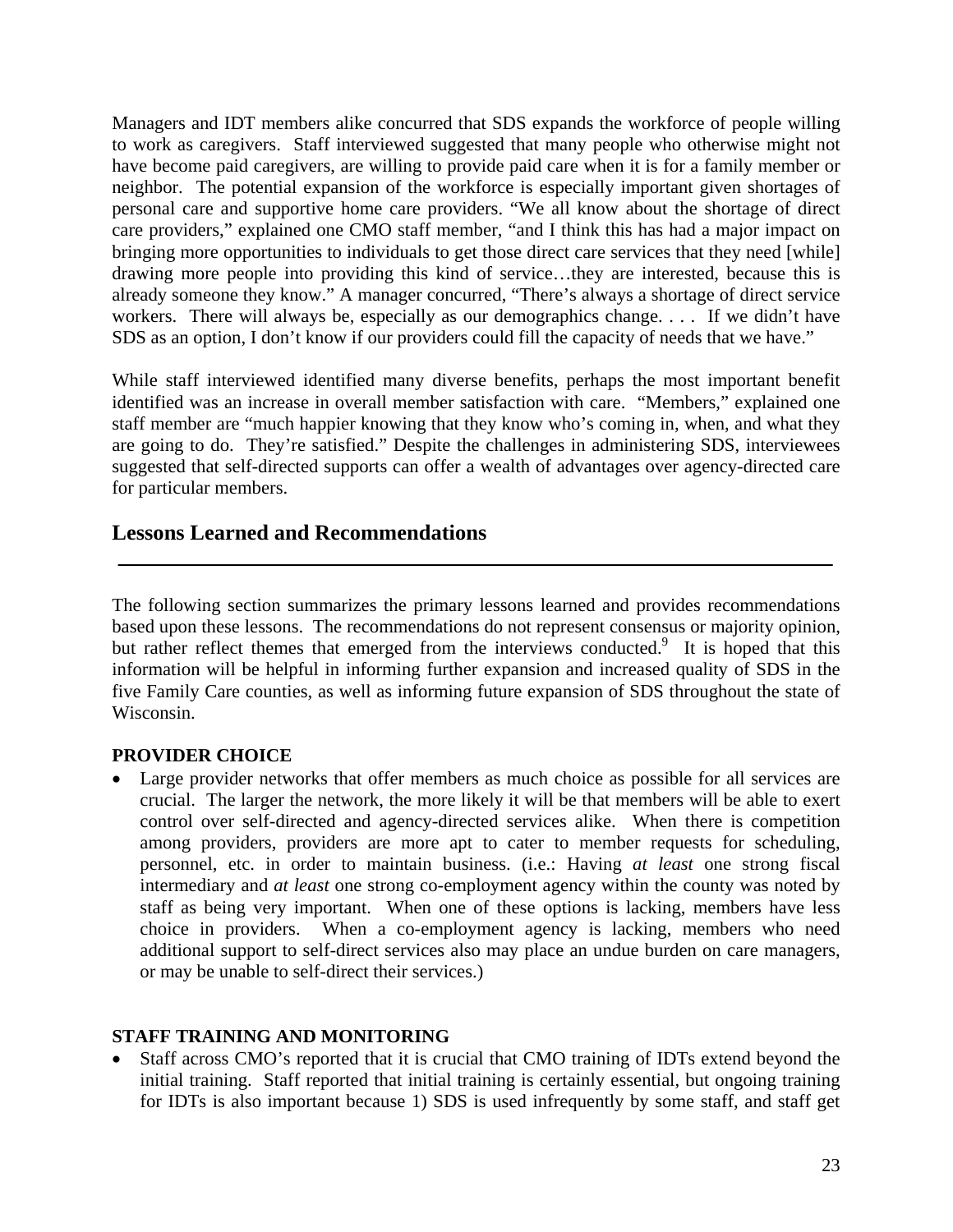rusty in managing SDS cases 2) As IDTs become more competent in working with SDS, they tend to have increasingly sophisticated questions about the SDS system and 3) SDS policies and the programmatic environment shift regularly as CMOs and the state work to streamline SDS.

- Training should cover the idea that SDS is by nature a "messy" concept. Member control over services cannot be expected to mean the same thing for each member. Unique member preference, situations, and skills will drive how SDS is implemented with different individuals. Some members will desire and exercise a great deal of control over services, and others will desire and exercise control over only one or a few aspects of service provision.
- Training should ground SDS in the wider Consumer Directed Care movement, to enable CMO staff to better understand national trends and ideas about SDS.
- CMOs should involve members in training opportunities as much as possible.
- SDS should be discussed in regular staff meetings at CMOs. Drawing on CMO experiences and presenting scenarios for discussion was indicated by staff as a very useful activity for learning.

# **CMO INFRASTRUCTURE**

- Having one or more management staff and care managers (if possible) at each CMO designated as lead contacts for SDS was consistently reported by staff as crucial. It is essential that the person chosen to be a lead for SDS be passionate about member selfdetermination and have time to dedicate to SDS.
- Paperwork for IDTs should be streamlined, especially for SDS services utilizing a fiscal intermediary. Centralizing some paperwork to remove it from care managers was reported by one CMO as a very effective strategy.
- Nurses' roles in SDS should be clarified. Staff at one CMO reported that nurses are unclear about the extent of training on skilled cares that they can perform for SDS employees. Nurses are concerned that the informal training that they give to SDS workers may be a liability issue both for CMOs and for themselves as individuals.

# **POLICY DEVELOPMENT**

- Staff across CMO's expressed the importance of having policies regarding payment of family members (and guardians) that are clear, consistent, and well conceived. These policies should be developed with input from all stakeholders, including members and advocates, the state, care managers, CMO managers, and community groups. It was also noted by staff that any policies that will, in effect, restrict current services or payments to current SDS workers should seriously consider "grandfather" clauses to protect existing members and their families from potentially unpopular reduction in compensation.
- Policy development should include members to the greatest extent possible.
- Policies or guidelines regarding raises for SDS workers should be developed to ensure that members can offer their employees raises, as appropriate.

# **SDS INNOVATION**

• Staff interviewed expressed the importance of having SDS expand to additional services, such as transportation and respite care.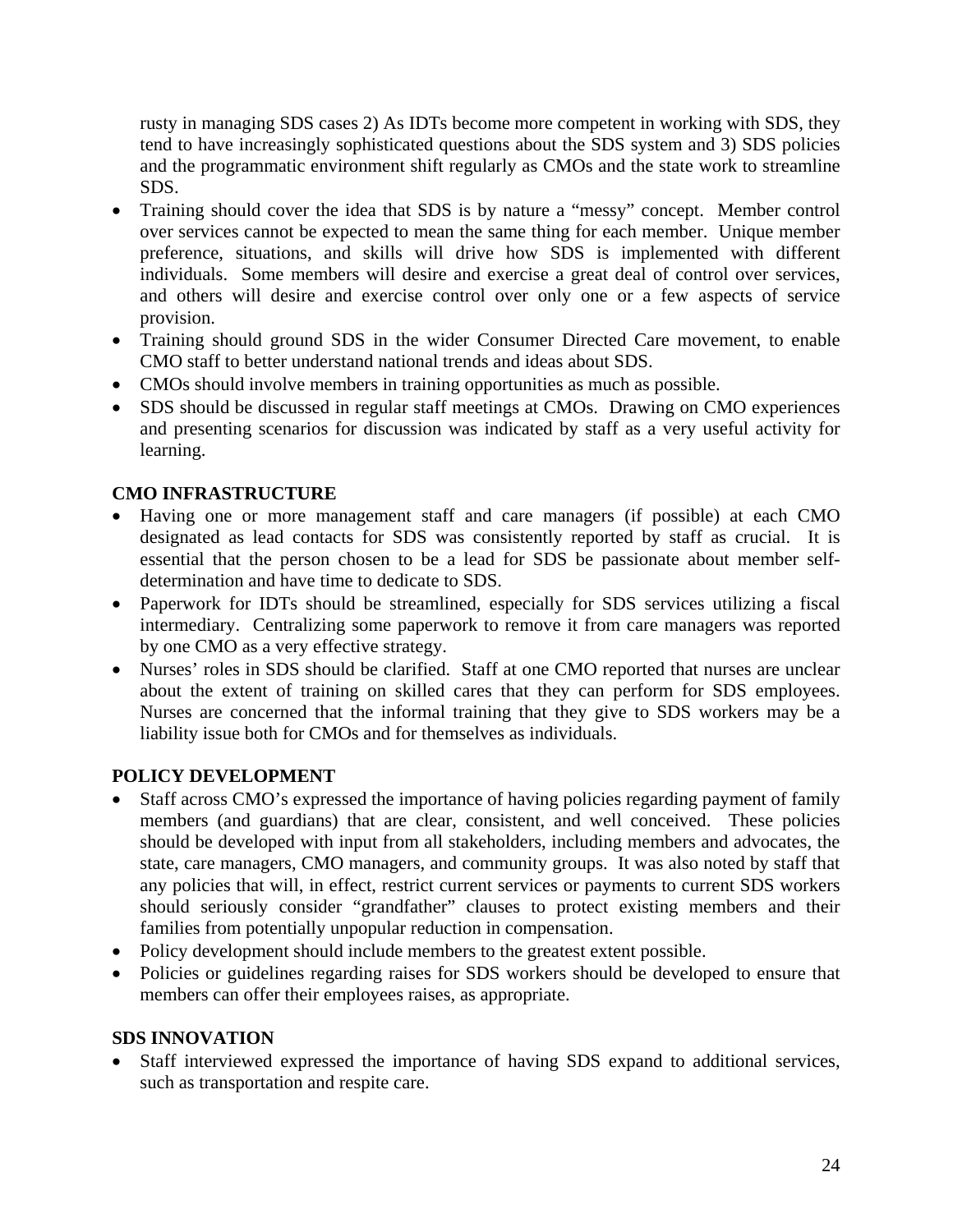- CMOs should continue developing innovative forms of SDS that have not yet existed in CMOs in Wisconsin. Staff interviewed had many excellent ideas such as SDS for cooperative housing, debit cards for meals, alternatives to adult day care, and daily living skills for people with disabilities.
- It was also suggested by many staff that it would be extremely helpful to develop strategies for SDS members to network with one another.

# **MEMBER TRAINING**

- Staff reported that it is crucial to have extensive SDS training and educational resources for members. Ideally, resources should include a video for members, materials for members who learn differently, materials for blind and deaf members, and culturally appropriate materials for members of ethnic or cultural minority groups in Wisconsin.
- SDS training for members should take advantage of community resources and coemployment agencies available locally to CMOs.
- Member training needs to include extensive, easily understandable information about legal issues such as wage and hour law, and appropriate grounds for reprimanding or firing workers.

# **ROLE OF THE STATE**

- CMO's reported that it is crucial for the state to allow maximum flexibility to implement innovative strategies for SDS. One CMO suggested that having a waiver that provides more flexibility and innovation would be very helpful.
- CMO's noted the importance of state assistance developing educational materials for members due to the extensive expertise and funds needed to create materials such as videos, Braille materials, and materials in languages besides English that can be adapted or shared by CMOs.
- Staff reported that it is crucial that the state play a key role in working with the CMO's in developing data systems. A number of CMOs reported that adapting their IT systems to meet state specifications for data collection is exceedingly difficult. A manager reasoned that if the state can "make [data collection] work well in the complex urban counties, [it] will have a lesser job . . . to make other smaller modifications in the less complex counties."

# **EARLY IMPLEMENTATION**

- Staff stressed that in early implementation the state needs to provide extra technical assistance to CMOs without previous SDS experience in their county. CMOs with little experience using SDS systems or philosophies need additional time and attention to develop an effective infrastructure and program.
- In early implementation, CMOs need to designate one or two dedicated staff people who feel passionate about SDS to spearhead the implementation process, and ensure the staff have time in their schedules to devote to SDS.
- Staff interviewed recommended strongly that the state maintain a workgroup for SDS across multiple counties so that counties newly developing an SDS program can benefit from input and exchange of ideas from other CMOs. The workgroup should include CMO representatives both from counties with a history of experience with SDS as well as from those that are newer to SDS.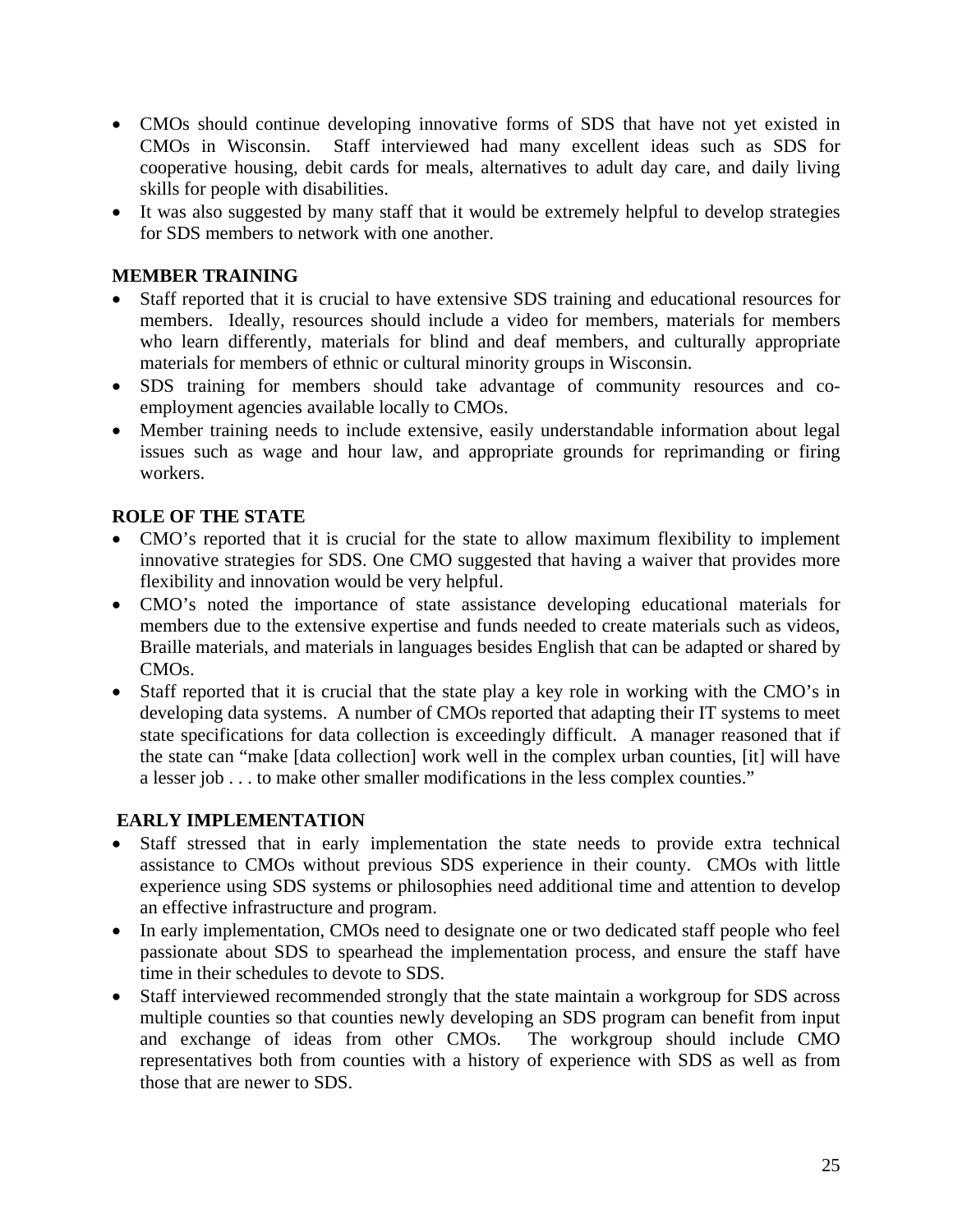# **Appendix A: Interview Questions**

- Please give an overview of the history of implementation of SDS in your county.
- What factors facilitated implementation of SDS at the beginning? Over time?
- What have been the major barriers to implementation of SDS when implementation first began? Over time?
- How has leadership at the state and/or CMO level played a role in implementation of SDS?
- Given that your CMO has a number of important priorities, how important of a priority has SDS been in comparison to other concerns?
- How has system infrastructure affected implementation of SDS?
- Please explain the agency-related elements that make it easier or more difficult for SDS to be used in your CMO. Possible elements might include bureaucracy, training, finances, resources, caseload, etc.
- How have financial resources/constraints affected implementation of SDS?
- What kind of role have members played in implementation of SDS?
- What are the benefits of SDS?
- What are the drawbacks of SDS?
- What suggestions do you have for improving SDS?
- What should we have asked that we did not ask?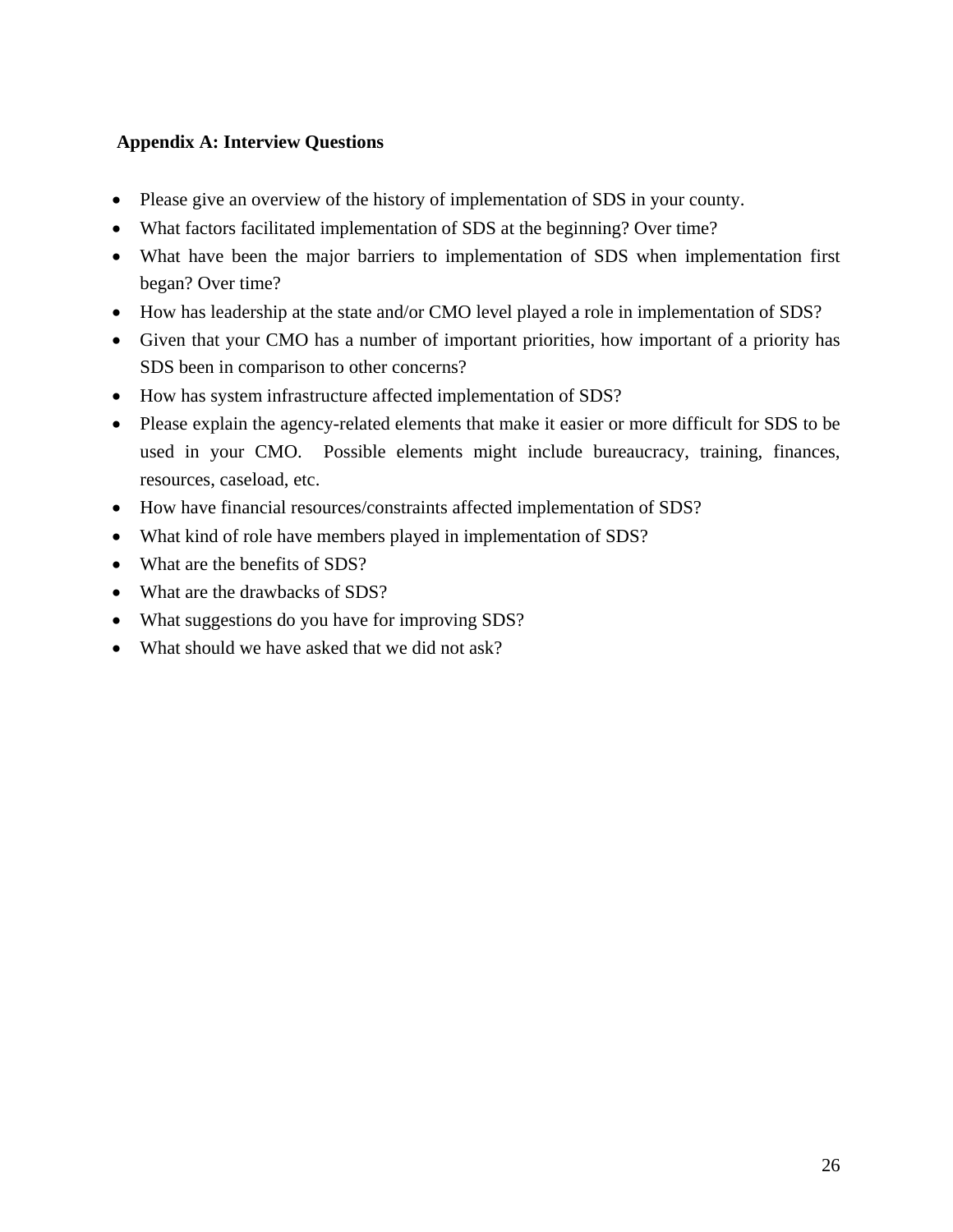**NOTES** 

 $\overline{a}$ 

1 Please note that Milwaukee County's CMO provides services to frail older adults only, unlike the remaining four counties which serve both frail older adults as well as adults with physical and/or cognitive disabilities.

2 For a look at trends in consumer-directed care in other countries please see Tilly, J., Wiener, J., Cuellar, A. (2000). Consumer-directed home and community service programs in five countries: Policy issues for older people and government. Washington, DC: Urban Institute. And for a summary of states' activities see both 1) Tilly, J., & Wiener, J. (2001). Consumer-directed home and community service in eight states: Policy Issues for older people and government. *Journal of Aging Social Policy, 12*(4), 1-26, and 2) Velgouse, L., and V. Dize. 2000. A review of state initiatives in consumer-directed long-term care. *Generations 24* (3): 28–33.

3 The third author has had both prior and ongoing experience with the CMOs as a provider of technical assistance in the area of self-directed supports and with the formation of statewide workgroups for the implementation of SDS. In order to avoid role confusion and the possible impact of such confusion on the research process, the third author did not participate in the collection of data at the sites. Additionally, to avoid bias in the interpretation of results phase, she provided assistance in the writing and editing process of this report only once the initial draft of data analysis was completed.

4 CMO managers were asked to identify care managers with extensive experience at the CMO as well as some who were newer to the role. CMO managers were otherwise not given selection criteria and, per their report, the determination regarding who participated was due in part to who was available on the day of our visit. CMO managers reported specifically recruiting individuals who had "a lot to say about SDS—both good and bad" in order to provide us with the range of perspectives we had told them we were looking for. Although encouraging, this doesn't entirely dismiss issues of possible selection bias. Questions therefore remain about with whom we didn't speak and how those perspectives might have altered our findings.

5 Examples of additional clarifying questions include requests for additional information on decision making processes within CMOs concerning such things like co-employment providers or how teams handled challenging situations.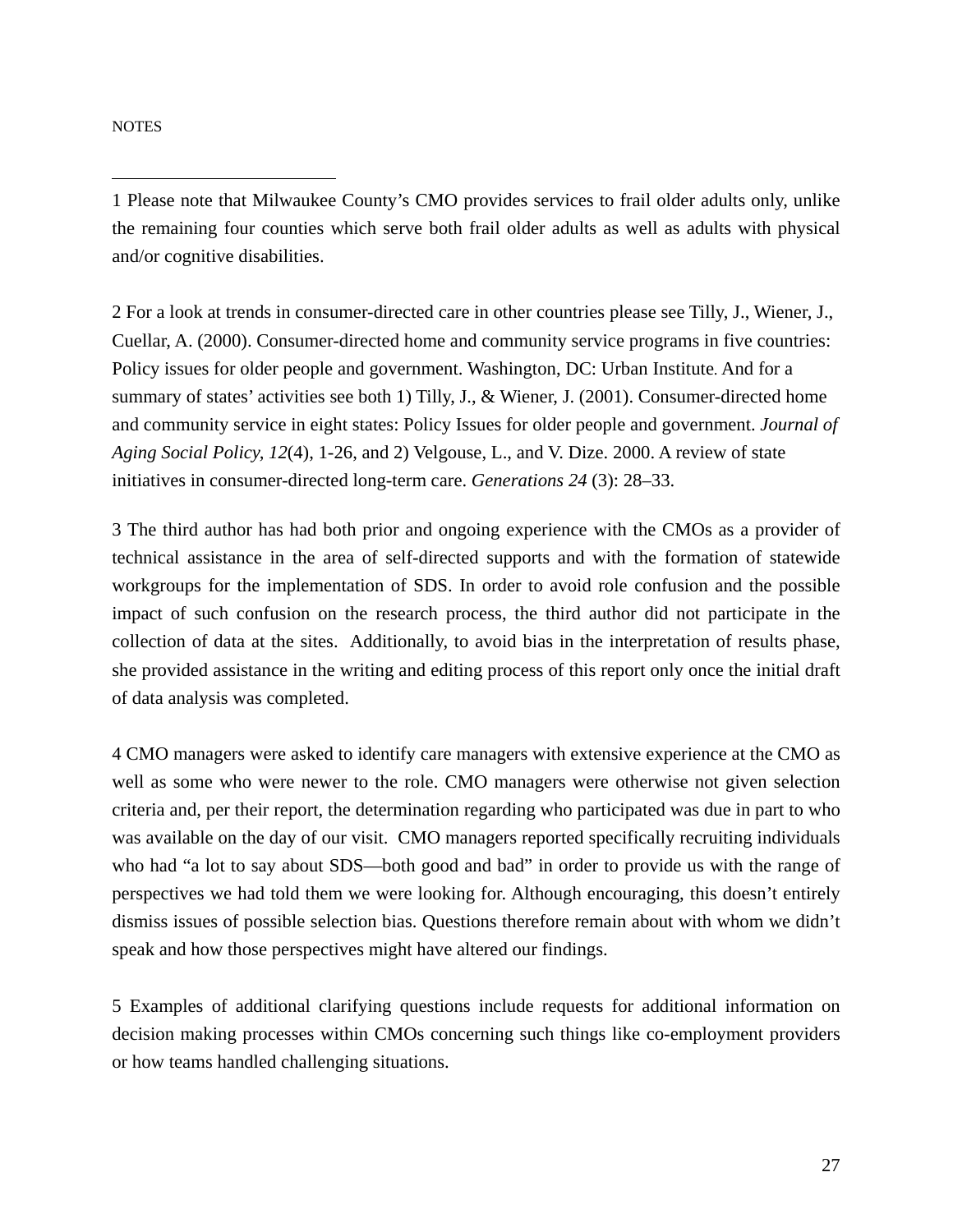6 In fact, each CMO was given very specific rule language developed by advocates. This rule language included an outline of what each CMO needed to do to implement SDS.

 $\overline{a}$ 

7 Resource Centers are the site for initial program outreach, referral, and assessment. Once a person is approved for Family Care, the Resource Center transfers the member to the CMO.

8 Within Family Care a *Fiscal Intermediary* refers to an organization wherein the member is considered the "employer of record." Fiscal intermediary organizations provide only payroll functions. They do not typically fulfill other employer responsibilities such as writing a job description, keeping necessary employee records, or conducting criminal background checks. A *Co-Employment* agency within Family Care refers to an agency or organization that serves as the "employer of record". Employer/employee responsibilities are shared between the member and the agency and it is up to the member to decide how much he/she wants to share in the responsibility. A co-employment agency offers fiscal support, as well as other services--e.g., back-up services, worker training, recruitment assistance.

9 Please note that the recommendations should not be understood as consensus or majority opinion but rather reflect the themes that emerged, numerous notable examples of successful problem solving at the CMOs, and the authors' benefit of being "a few steps removed." This report therefore reflects the multiplicity of perspectives, experiences, and the varying stages within the continuum of implementation that the CMOs occupy. Recommendations within this report should not therefore be understood as empirically tested Best Practices, but rather as a possible necessary first step toward that end.